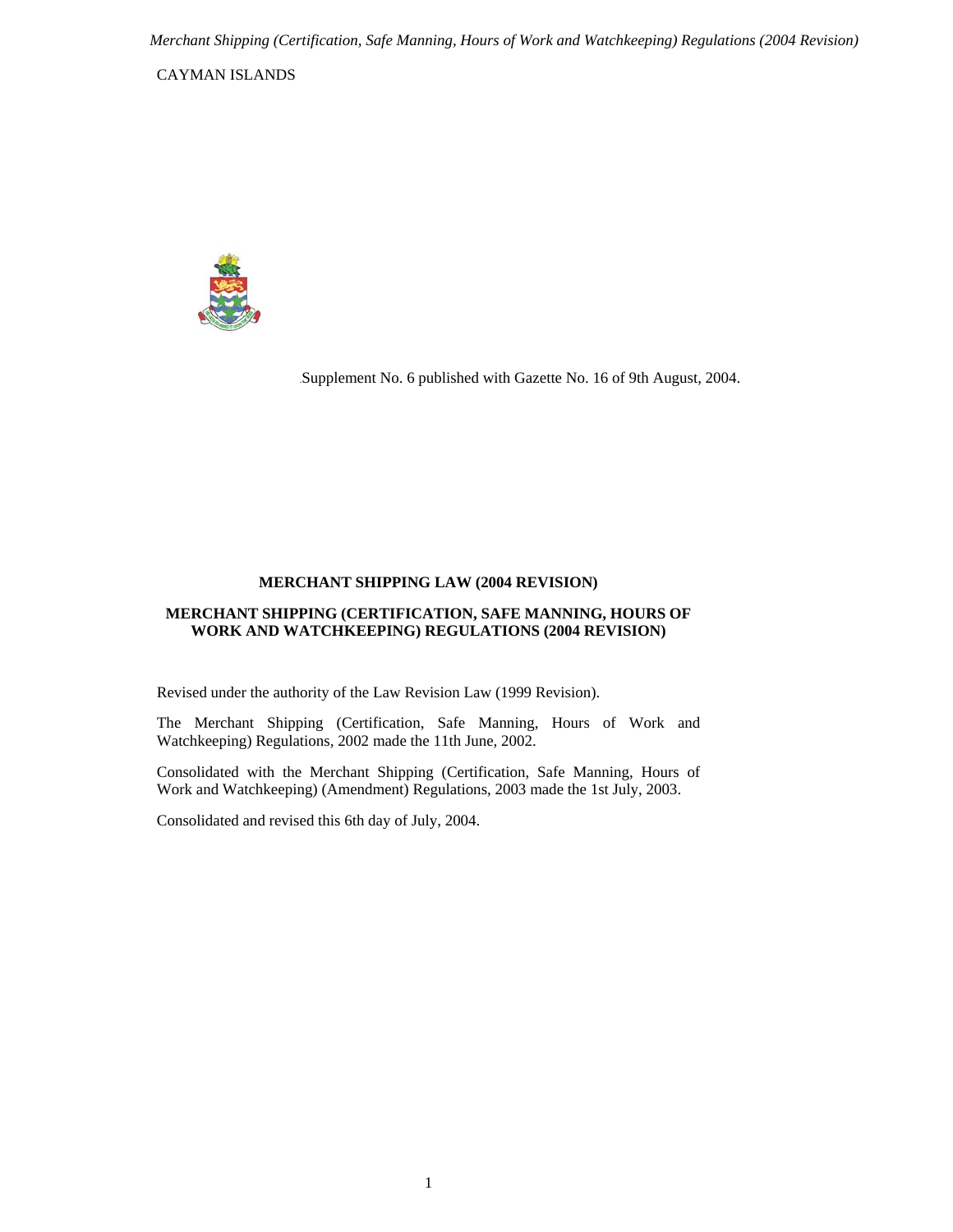# **MERCHANT SHIPPING LAW (2004 Revision)**

# **MERCHANT SHIPPING (CERTIFICATION, SAFE MANNING, HOURS OF WORK AND WATCHKEEPING) REGULATIONS (2004 REVISION)**

# **ARRANGEMENT OF REGULATIONS**

# **[PART I-Introductory](#page-3-0)**

- <span id="page-1-0"></span>1. [Citation](#page-3-1)
- 2. [Definitions](#page-3-2)
- 3. [Application](#page-5-0)

# **[PART II-Certification and Recognition of Certificates](#page-5-1)**

- 4. [Qualifications as an officer](#page-5-2)
- 5. [Recognition of certificates](#page-5-3)
- 6. [Issue of endorsements attesting to recognition and transitional arrangements](#page-6-0)
- 7. [Appropriate certificates](#page-7-0)
- 8. [Ratings and holders of other qualifications](#page-7-1)
- 9. [Radiocommunications and radio personnel on GMDSS ships](#page-8-0)
- 10. [Training and qualifications of masters and seamen on tankers](#page-8-1)
- 11. [Training and qualifications of masters and seamen on ro-ro passenger ships](#page-9-0)
- 12. [Training and qualifications of masters and seamen on passenger ships other than](#page-9-1)  [ro-ro passenger ships](#page-9-1)
- 13. [Training and qualifications of masters and seamen on high-speed craft](#page-10-0)
- 14. [Familiarisation and basic safety training, etc., for all seafarers](#page-10-1)
- 15. [Requirements for the holding of certificates](#page-10-2) of proficiency in survival craft and [rescue boats](#page-10-2)
- 16. [Requirements for training in advanced fire-fighting](#page-11-0)
- 17. [Requirements relating to medical first aid and medical care](#page-11-1)
- 18. [Issue, form, validity, record and surrender of endorsements](#page-11-2)
- 19. [Loss of endorsements](#page-12-0)

# **[PART III-Hovercraft](#page-12-1)**

- 20. [Application to hovercraft](#page-12-2)
- 21. [Requirements for the training of hovercraft personnel](#page-12-3)
- 22. [Application of Part III to endorsements](#page-12-4)
- 23. [Exemption from hovercraft requirements](#page-12-5)

# **[PART IV-Safe Manning](#page-12-6)**

- 24. [Responsibilities of companies, masters and others](#page-12-7)
- 25. [Safe manning document](#page-13-0)
- 26. [Dispensations](#page-14-0)

# **[PART V-Hours Of Work](#page-14-1)**

- 27. [Application of Part V](#page-14-2)
- 28. [General duty of company, employers and masters regarding hours of work](#page-14-3)
- 29. [Duties of seafarers regarding rest periods](#page-15-0)
- 30. [Schedules of duties and need to maintain records](#page-15-1)
- 31. [Exceptions for emergencies](#page-16-0)
- 32. [Duty to carry copy of regulations](#page-16-1)
- 33. [Failure to comply with provisions relating to hours of work and rest](#page-16-2)

# **[PART VI-Watchkeeping](#page-17-0)**

- 34. [Watchkeeping arrangements](#page-17-1)
- 35. [Watchkeeping arrangements in port](#page-17-2)
- 36. [Watchkeeping arrangements in port for ships carrying hazardous cargo](#page-17-3)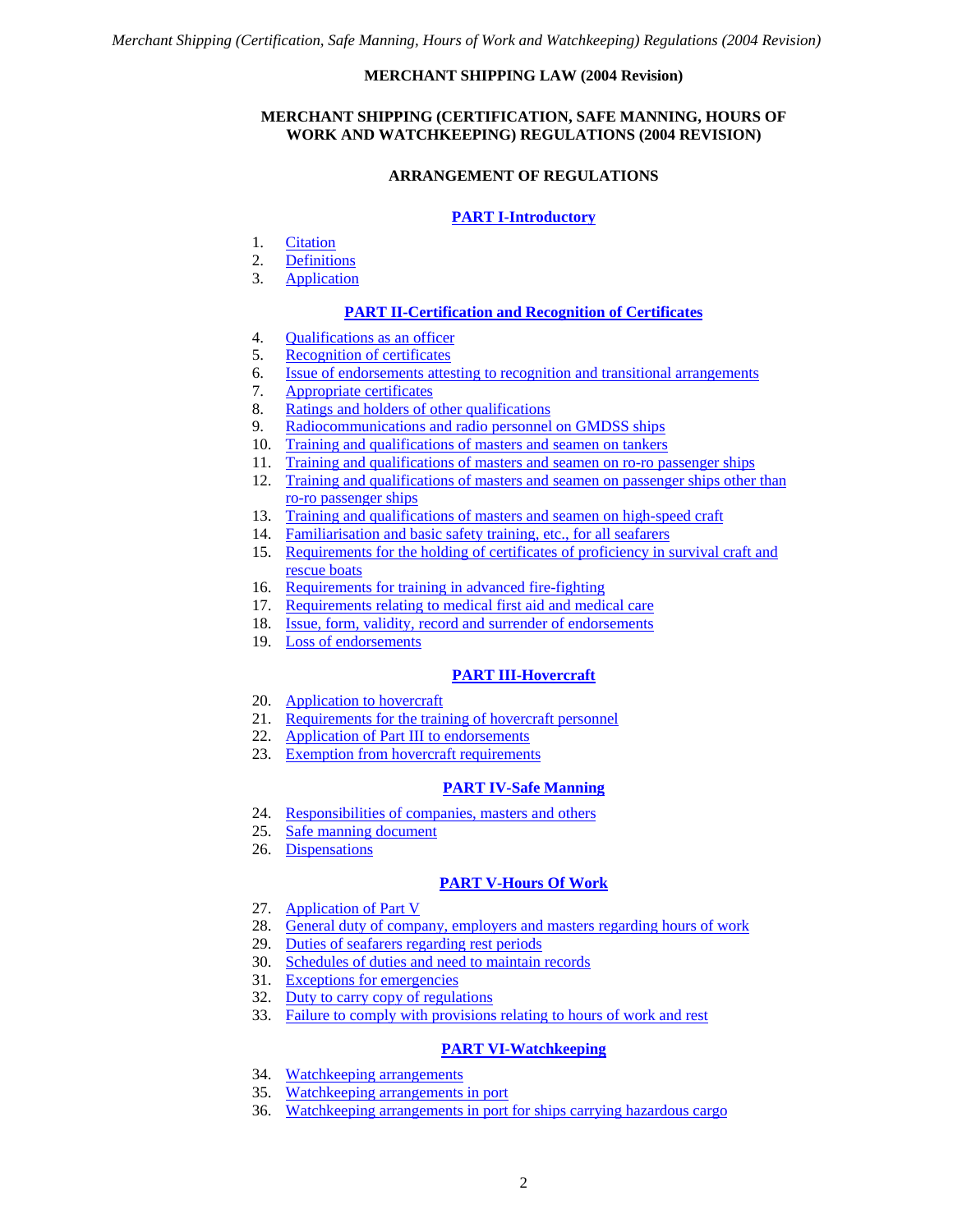# **[PART VII-Miscellaneous](#page-17-4)**

- 37. [Prohibition on the employment of young persons](#page-17-5)
- 38. [Carriage of STCW certificates and documents](#page-17-6)
- 39. [Inspection of ships](#page-17-7)
- 40. [Power to detain](#page-18-0)
- 41. [Parity of treatment of STCW ships and non-STCW ships](#page-19-0)
- 42. [Maintenance of register of certificates and endorsements issued and provision of](#page-19-1)  [information relating thereto](#page-19-1)
- 43. [Offences](#page-19-2)
- 44. [Requirements for pleasure vessels in commercial use](#page-20-0)
- 45. [Exemptions](#page-20-1)

# **[SCHEDULES](#page-21-0)**

- [First Schedule](#page-21-0) Form of endorsement for recognition of a certificate
- [Second Schedule](#page-23-0) Knowledge of English language and national legislation
- [Third Schedule](#page-24-0): Training and certification of officers and crew on high speed craft
- [Fourth Schedule:](#page-29-0) Development of a database for certificates and endorsements
- [Fifth Schedule](#page-30-0): Safe manning, Hours of Work and Watchkeeping Application of STCW 95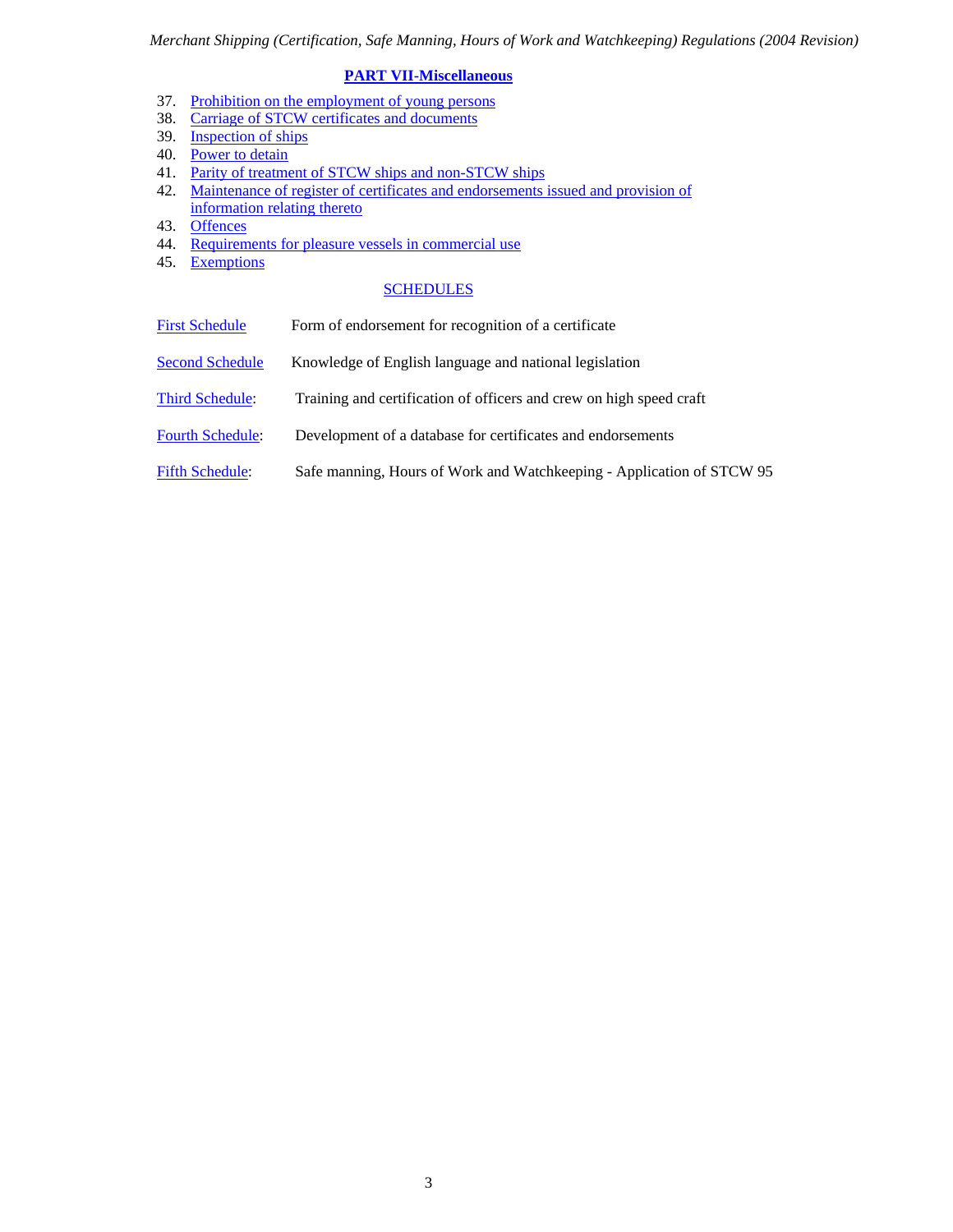# **MERCHANT SHIPPING (CERTIFICATION, SAFE MANNING, HOURS OF WORK AND WATCHKEEPING) REGULATIONS**

# **(2004 Revision)**

### **PART I-Introductory**

<span id="page-3-2"></span><span id="page-3-1"></span><span id="page-3-0"></span>

| Citation    | 1. These regulations may be cited as the Merchant Shipping (Certification, Safe Manning,<br>Hours of Work and Watchkeeping) Regulations (2004 Revision).                                                                                                                                                                                                                                                                                                                                                                                                                                   |
|-------------|--------------------------------------------------------------------------------------------------------------------------------------------------------------------------------------------------------------------------------------------------------------------------------------------------------------------------------------------------------------------------------------------------------------------------------------------------------------------------------------------------------------------------------------------------------------------------------------------|
| Definitions | $2(1)$ In these regulations-                                                                                                                                                                                                                                                                                                                                                                                                                                                                                                                                                               |
|             | "appropriate certificate" means-                                                                                                                                                                                                                                                                                                                                                                                                                                                                                                                                                           |
|             | (a) in relation to Cayman Islands ships, a certificate issued and endorsed by or under<br>the authority of an STCW country and recognised in accordance with these<br>regulations entitling the lawful holder to serve in the capacity and perform the<br>functions involved at the level of responsibility specified therein on a ship of the type,<br>tonnage or power and means of propulsion indicated by the endorsement while<br>engaged on the particular voyage concerned; and<br>(b) in relation to other ships, an appropriate certificate as defined in the STCW<br>Convention; |
|             | "approved" (and "approved" in the STCW Convention so far as given effect by these<br>regulations) means approved by the Minister;                                                                                                                                                                                                                                                                                                                                                                                                                                                          |
|             | "area A1"; "area A2"; "area A3"; and "area A4", have the meanings assigned to "Sea<br>area A1", "Sea area A2", "Sea area A3" and "Sea area A4" in Regulation 2, Chapter IV<br>of the Safety Convention;                                                                                                                                                                                                                                                                                                                                                                                    |
|             | "authorised person" means a person authorised by the Minister for the purposes of these<br>regulations;                                                                                                                                                                                                                                                                                                                                                                                                                                                                                    |
|             | "Cayman Islands ship" has the meaning given in section $2(1)$ , and "non-Cayman Islands"<br>ship" means a ship that is not a Cayman Islands ship;                                                                                                                                                                                                                                                                                                                                                                                                                                          |
|             | "certificate of competence" means an appropriate certificate for the purposes of<br>regulations 4 and 5;                                                                                                                                                                                                                                                                                                                                                                                                                                                                                   |
|             | "chemical tanker" means a ship constructed or adapted and used for the carriage in bulk<br>of any liquid product listed in Chapter 17 of the IBC Code;                                                                                                                                                                                                                                                                                                                                                                                                                                     |
|             | "company" includes an individual, and in relation to a ship means the owner of the ship<br>or any other organisation or person such as the manager, or the demise charterer, who has<br>assumed the responsibility for the operation of the ship from the owner and who, on<br>assuming such responsibility, has agreed to take over all the duties and responsibilities<br>imposed on the company by the Regulations annexed to the STCW Convention;                                                                                                                                      |
|             | "constructed" means a craft the keel of which is laid or which is at a similar stage of<br>construction; and "similar stage of construction" means a stage at which-<br>(a) construction identifiable with a specific craft begins; and<br>(b) assembly of that craft has commenced comprising at least fifty tonnes or one per<br>cent of the estimated mass of all structural material, whichever is the less;                                                                                                                                                                           |
|             | "GT" means gross tonnage as defined in the tonnage regulations;                                                                                                                                                                                                                                                                                                                                                                                                                                                                                                                            |
|             | "high speed craft" means a craft capable of a maximum speed equal to or exceeding-<br>$3.7\nabla^{0.1667}$ metres per second,                                                                                                                                                                                                                                                                                                                                                                                                                                                              |
|             | where $\nabla$ is the displacement corresponding to the design waterline (m3);                                                                                                                                                                                                                                                                                                                                                                                                                                                                                                             |
|             | "IBC Code" means the 1994 Edition of the International Code for the Construction and<br>Equipment of Ships Carrying Dangerous Chemicals in Bulk, published by the IMO;                                                                                                                                                                                                                                                                                                                                                                                                                     |
|             |                                                                                                                                                                                                                                                                                                                                                                                                                                                                                                                                                                                            |
|             | <b>Return to</b>                                                                                                                                                                                                                                                                                                                                                                                                                                                                                                                                                                           |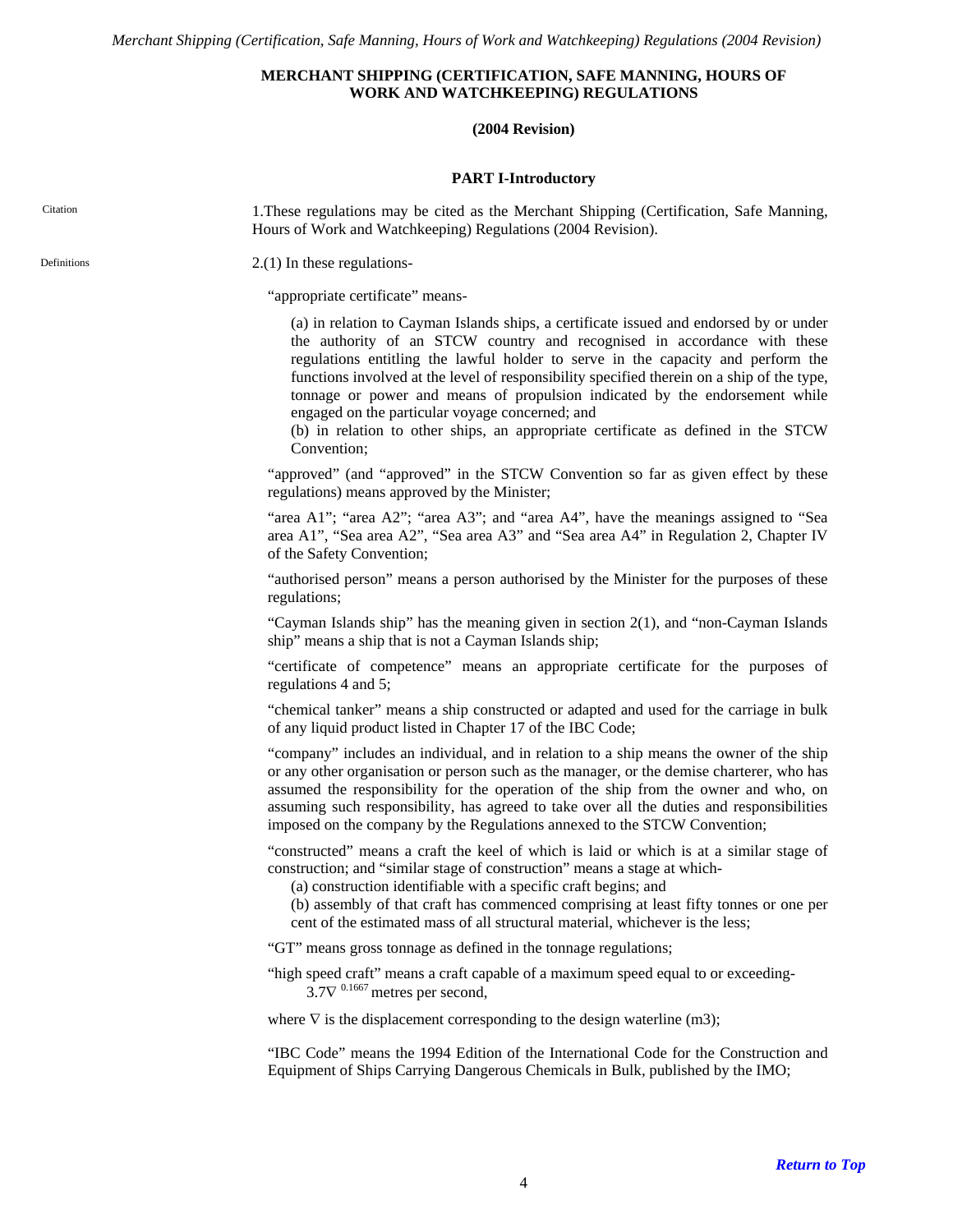"IGC Code" means the 1993 Edition of the International Code for the Construction and Equipment of Ships Carrying Liquefied Gases in Bulk, published by the IMO;

"IMO" means the International Maritime Organization;

"length" has the meaning given in the tonnage regulations;

"Licence" means the Licence issued under regulation 6(8);

"liquefied gas tanker" means a ship constructed or adapted and used for the carriage in bulk of any liquefied gas or other product listed in Chapter 19 of the IGC Code;

"management level" means the level of responsibility associated with-

(a) serving as master, chief mate, chief engineer or second engineer of a sea-going ship; and

(b) ensuring that all functions within the designated area of responsibility are properly performed;

"MARPOL" means the International Convention for the Prevention of Pollution from Ships, 1973 as modified by the Protocol of 1978 relating thereto and its Annexes and Protocols, together with any other Protocols and Amendments relating thereto that may be in effect for the Islands;

"near-coastal voyage" means a voyage during which the ship is never more than forty miles from any of the Cayman Islands;

"officer" means a person carried in a ship in the capacity of an officer under the terms of the safe manning document issued in respect of that ship;

"oil" means petroleum in any form including crude oil, fuel oil, oil refuse and refined products, other than oil-like substances which are listed in paragraph 7 of the Unified Interpretations of Annex II to MARPOL and relating to Regulation 14 of that Annex;

"oil tanker" means a ship constructed or adapted primarily to carry oil in bulk in its cargo spaces and includes a combination carrier when it is carrying a cargo or part cargo of oil in bulk;

"propulsion power" means the total maximum continuous rated output power in kilowatts of all the ship's main propulsion power which appears on the ship's certificate of registry or other official document;

"Radio Regulations" means the Radio Regulations annexed to, or regarded as being annexed to, the most recent International Telecommunication Convention which may be in force at any time;

"rating" means a member of the ship's crew other than the master or an officer;

"ro-ro passenger ship" means a passenger ship provided with cargo or vehicle spaces not normally subdivided in any way and extending to either a substantial length or the entire length of the ship in which vehicles or cargo can be loaded or unloaded in a horizontal direction;

"Safety Convention" has the meaning given in section 171;

"seafarer" includes a master, an officer and a rating;

"sea-going" means going to sea beyond the limits of the national waters of the Islands;

"Secretary-General" means the Secretary-General of the IMO;

"STCW Code" means the Seafarer's Training, Certification and Watchkeeping Code adopted by the 1995 Conference of Parties to the International Convention on the Standards of Training, Certification and Watchkeeping for Seafarers, 1978;

"STCW country" means a country which is a party to the STCW Convention;

"STCW ship" means a ship entitled to fly the flag of a STCW country and "non-STCW ship" means a ship that is not a STCW ship;

"tanker" means a chemical tanker, a liquefied gas tanker or an oil tanker; and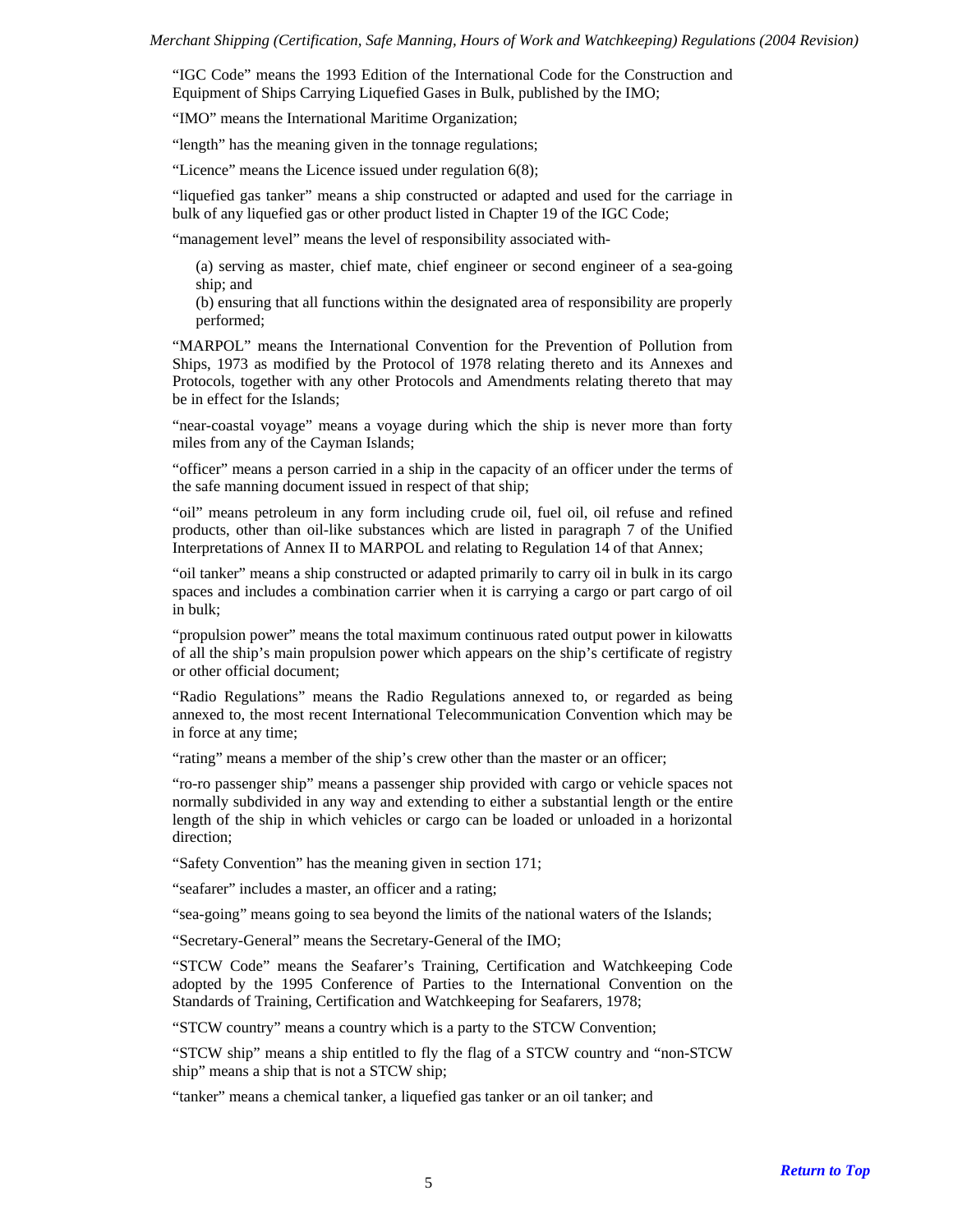"tonnage regulations" means the Merchant Shipping (Tonnage) Regulations, 2002.

(2)Any reference to the IBC Code, the IGC Code, the STCW Code, or the STCW Convention shall include reference to any document amending the Code or Convention which is considered by the Minister to be relevant from time to time.

<span id="page-5-0"></span>

3.(1) Subject to subregulation (2) and regulation 20, these regulations apply to-

(a) sea-going Cayman Islands ships wherever they may be and non-Cayman Islands ships when in Cayman Islands waters;

(b) masters and seamen employed in sea-going Cayman Islands ships; and

(c) seafarers employed in pleasure vessels to the extent provided for in regulation 6(7), (8) and (9).

(2) These regulations do not apply to-

(a) warships and naval auxiliaries or other ships owned or operated by a State and engaged only on Government non-commercial service;

(b) fishing vessels;

- (c) wooden ships of primitive build; or
- (d) seafarers employed in such ships as are referred to in paragraphs (a) to (c).

#### **PART II-Certification and Recognition of Certificates**

<span id="page-5-2"></span><span id="page-5-1"></span>Qualifications as an officer

- 4. A person is qualified as an officer for the purposes of section 111(1) if he holds a certificate of competence which has been duly recognised and endorsed in accordance with regulations 5 and 6, in one of the following capacities-
	- (a) master;
	- (b) chief mate;
	- (c) officer in charge of a navigational watch;
	- (d) chief engineer officer;
	- (e) second engineer officer;
	- (f) officer in charge of an engineering watch;
	- (g) radio operator;
	- (h) electrical engineer officer; or
	- (i) electrotechnical engineer officer.

<span id="page-5-3"></span>Recognition of certificates

5 (1) The Director may, for service on board Cayman Islands ships, recognise a certificate issued by or under the authority of another STCW country to a master, officer or radio operator if he is satisfied-

(a) that the requirements of the STCW Convention concerning standards of competence, the issue and endorsement of certificates and record keeping are fully complied with; and

(b) that prompt notification will be given to the Director of any significant change in the arrangements for training and certification provided in compliance with the Convention.

(2) For the purpose of satisfying himself under subregulation (1), the Director-

(a) with respect to the issuing authority, shall take into account any IMO list of STCW countries which, according to the IMO, have given full and complete effect to the STCW Convention; and

(b) with respect to verification of the authenticity and validity of a certificate presented for recognition, may-

- (i) require from the authority which has issued the certificate, copies of its maritime legislation and details of its facilities and procedures concerning the training and certificate of seafarers; and
- (ii) where deemed necessary, inspect such facilities and procedures.

(3) Every certificate presented for recognition under this regulation shall be an original, or if that is not practicable, a duly authenticated copy thereof, and where the certificate is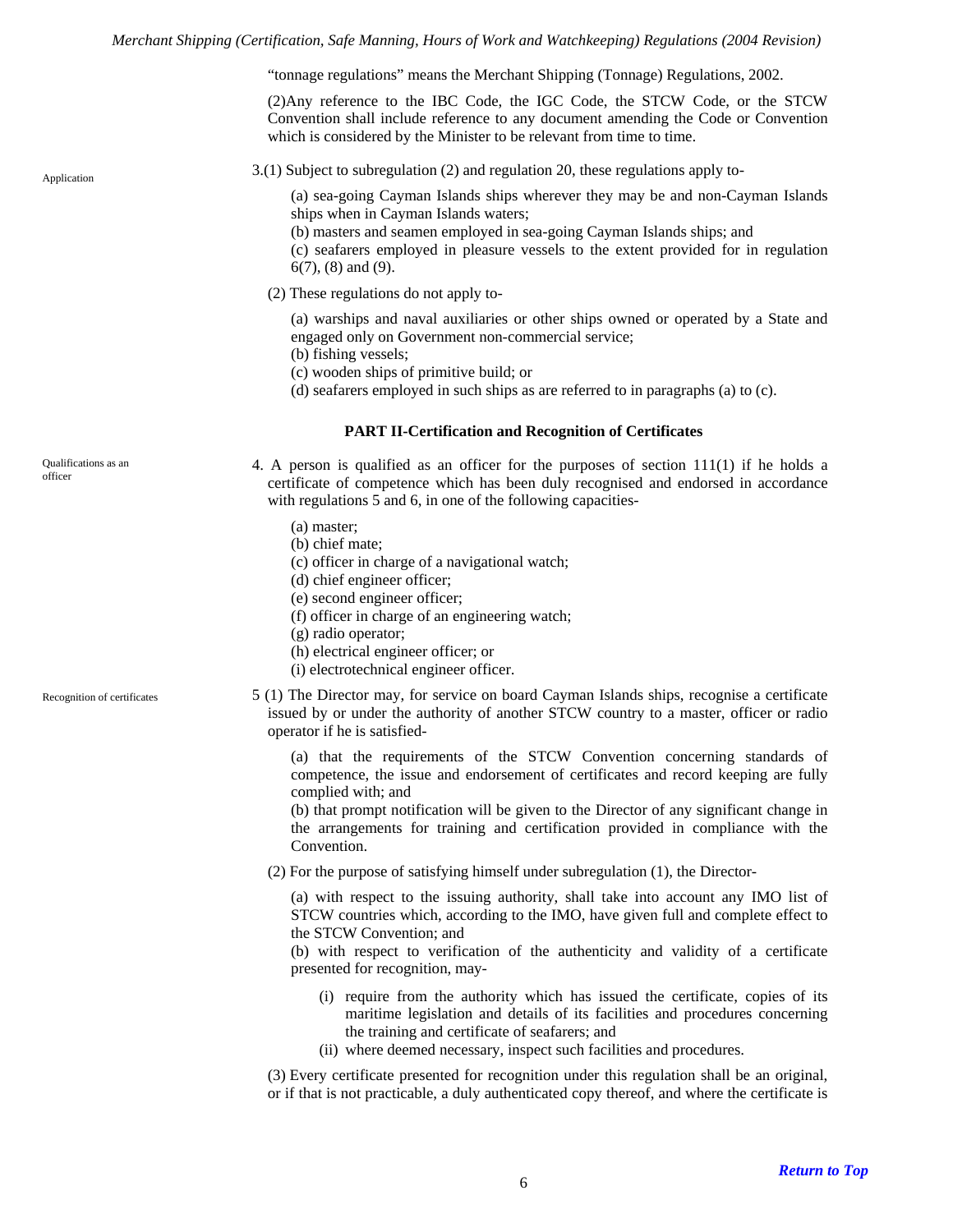in a language other than English, it shall be accompanied by an official translation in English.

(4) The Director shall ensure that every seafarer who presents for recognition a certificate of competence which has been issued as certification at the management level has appropriate knowledge of the maritime legislation of the Cayman Islands and proficiency in the English language relative to the functions which he is permitted to perform, in accordance with the requirements set out in the Second Schedule.

(5) The information provided and the measures agreed upon under this Part shall be communicated to the Secretary of State of the United Kingdom responsible for shipping for onward transmission to the Secretary-General, within the time prescribed and in the format specified in Section A-I/7, paragraph 3.2 of the STCW Code.

(6) No certificate issued by or under the authority of a State that is not a STCW country shall be recognised.

(7) The Director may, under this Part, recognise and endorse a certificate of service issued under the repealed Merchant Shipping (Manning of Ships) (Cayman Islands) Regulations, 1989 if such certificates have been re-validated in accordance with regulation I/11 of the Annex to the STCW Convention.

6. (1) Subject to subregulation (7) and (8), where the Director recognises a certificate under regulation 5 he shall endorse such a certificate to attest to its recognition.

(2)An endorsement attesting to the recognition of a certificate shall be issued as a separate document which shall be in the form set out in the First Schedule and the capacity in which the holder of a certificate is authorised to serve shall be provided in the form of endorsement in the manner provided therein.

(3)Each endorsement issued under this regulation attesting to the acceptance of a certificate shall-

(a) be assigned a unique number;

(b) expire as soon as the certificate endorsed expires or is withdrawn, suspended or cancelled by the party which issued it and, in any case, not more than five years after the date of issue; and

(c) remain valid only as long as the certificate to which it attests remains valid.

(4) The Director may, if circumstances require, allow a seafarer to serve in a capacity other than radio operator, (except as provided in the Radio Regulations), for a period not exceeding three months on board a Cayman Islands ship, while holding an appropriate and valid certificate issued and endorsed by the authority of another STCW country but which has not yet been endorsed so as to render it appropriate for service on board Cayman Islands ships, provided the Director is satisfied that application for an endorsement has been duly submitted.

(5) An endorsement or other document issued by or under the authority of an STCW country in recognition of, or attesting to, the recognition of a certificate by or under the authority of another STCW country shall not be used as the basis for recognition by the Director.

(6) The Director may, at any time, revoke or cancel an endorsement or Licence granted under this regulation where he has clear grounds for believing that the holder of the certificate has-

(a) committed a violation of any provision of the Law or any regulations made thereunder;

(b) committed an offence under the laws of the Cayman Islands; or

(c) failed to maintain the required standard of medical fitness.

<span id="page-6-0"></span>Issue of endorsements attesting to recognition and transitional arrangements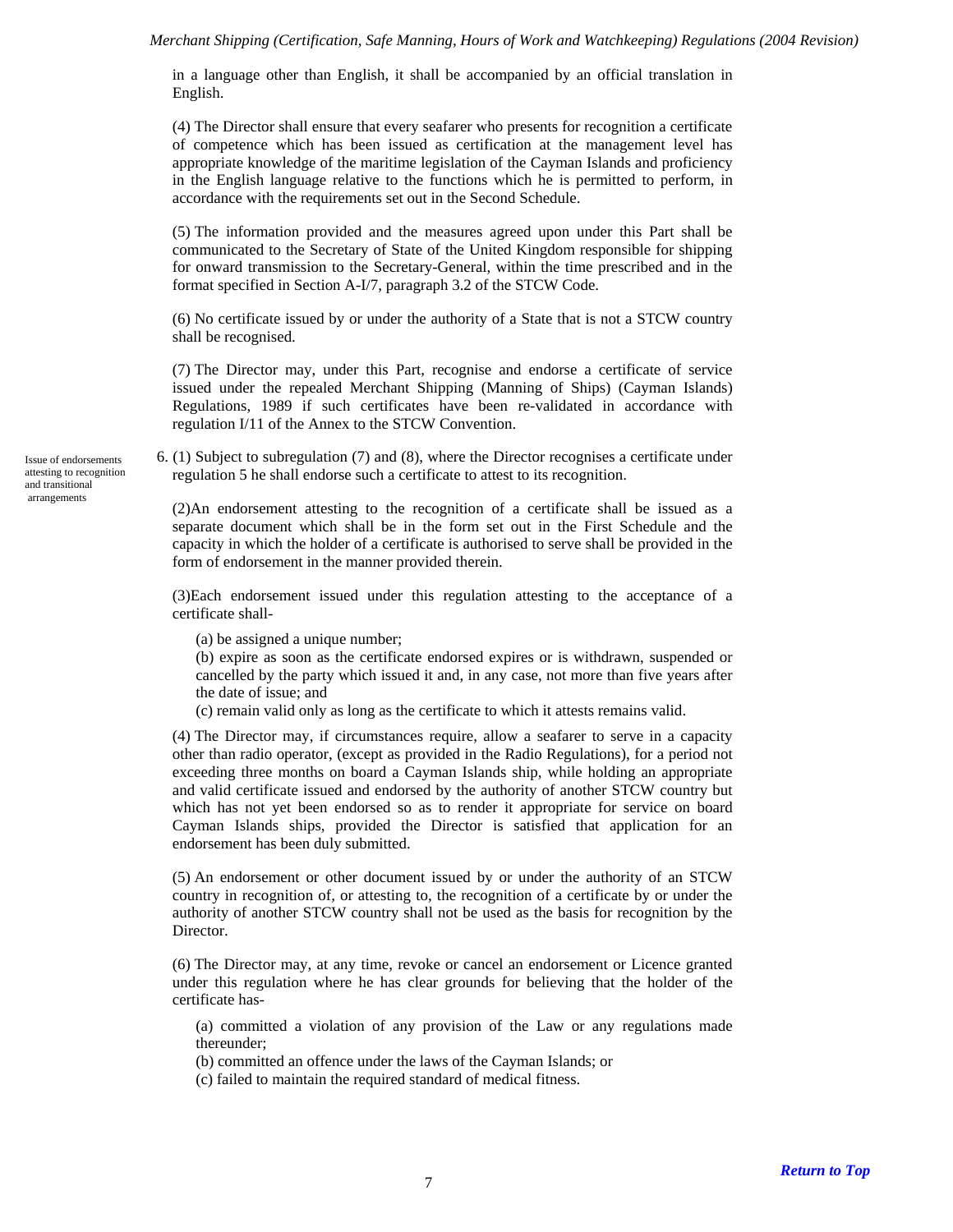(7) The Director may recognise certificates other than those recognised under regulation 5 solely in respect of seafarers serving on board Cayman Islands ships referred to in regulation  $3(1)(c)$ .

(8) Where the Director recognises a certificate referred to in subregulation (7), he may issue a Licence in a form prescribed by him to attest to its recognition.

 $(9)$  Regulations  $5(3)$  and  $(4)$  and  $6(3)$ ,  $(4)$ ,  $(5)$  and  $(6)$  apply to Licences as may be appropriate.

<span id="page-7-0"></span>Appropriate certificates

7.A master or officer shall hold an appropriate certificate for the capacity in which he serves, as set out in the Table below.

#### **TABLE OF APPROPRIATE CERTIFICATES**

#### **DECK DEPARTMENT**

Officer in charge of a navigational watch on any ship on voyages not limited to near coastal voyages.

Master or chief mate on a ship of 3000 GT or more.

Master or chief mate on a ship of 500 GT or more and less than 3000 GT.

Officer in charge of a navigational watch on a ship of less than 500 GT engaged on nearcoastal voyages.

Master of a ship of less than 500 GT engaged on near-coastal voyages.

#### **ENGINE DEPARTMENT**

Officer in charge of an engineering watch in a manned engine room, or designated duty engineer officer in a periodically unmanned engine-room, on a ship powered by main propulsion machinery of 750 kW propulsion power or more.

Chief engineer officer or second engineer officer on a ship powered by main propulsion machinery of 3000 kW propulsion power or more.

Chief engineer officer and second engineer officer on a ship powered by main propulsion machinery of between 750 and 3000 kW propulsion power.

<span id="page-7-1"></span>Ratings and holders of other qualifications

8. (1) Every rating forming part of a navigational watch on a ship of 500 GT or more, other than ratings under training and ratings whose duties while on watch are of an unskilled nature, shall hold a certificate referred to herein as a "Navigational Watch Rating Certificate" issued in accordance with Regulation II/4 of the Annex to the STCW Convention, by the Director or by or under the authority of another STCW country.

(2) Every rating forming part of an engine-room watch or designated to perform duties in a periodically unmanned engine-room on a ship powered by main propulsion machinery of 750 kW propulsion power or more, other than ratings under training and ratings whose duties are of an unskilled nature, shall hold a certificate, referred to herein as an "Engine Room Watch Rating Certificate", issued in accordance with Regulation III/4 of the Annex to the STCW Convention by the Director or by or under the authority of another STCW country.

(3) Any person designated to perform watchkeeping duties in a manned or periodically unmanned engine-room on a ship powered by main propulsion machinery of 350 kW power, or more, but less than 750 kW shall be the holder of one of the engineering certificates referred to in regulation 7 or be the holder of an appropriate certificate in compliance with criteria specified by the Director.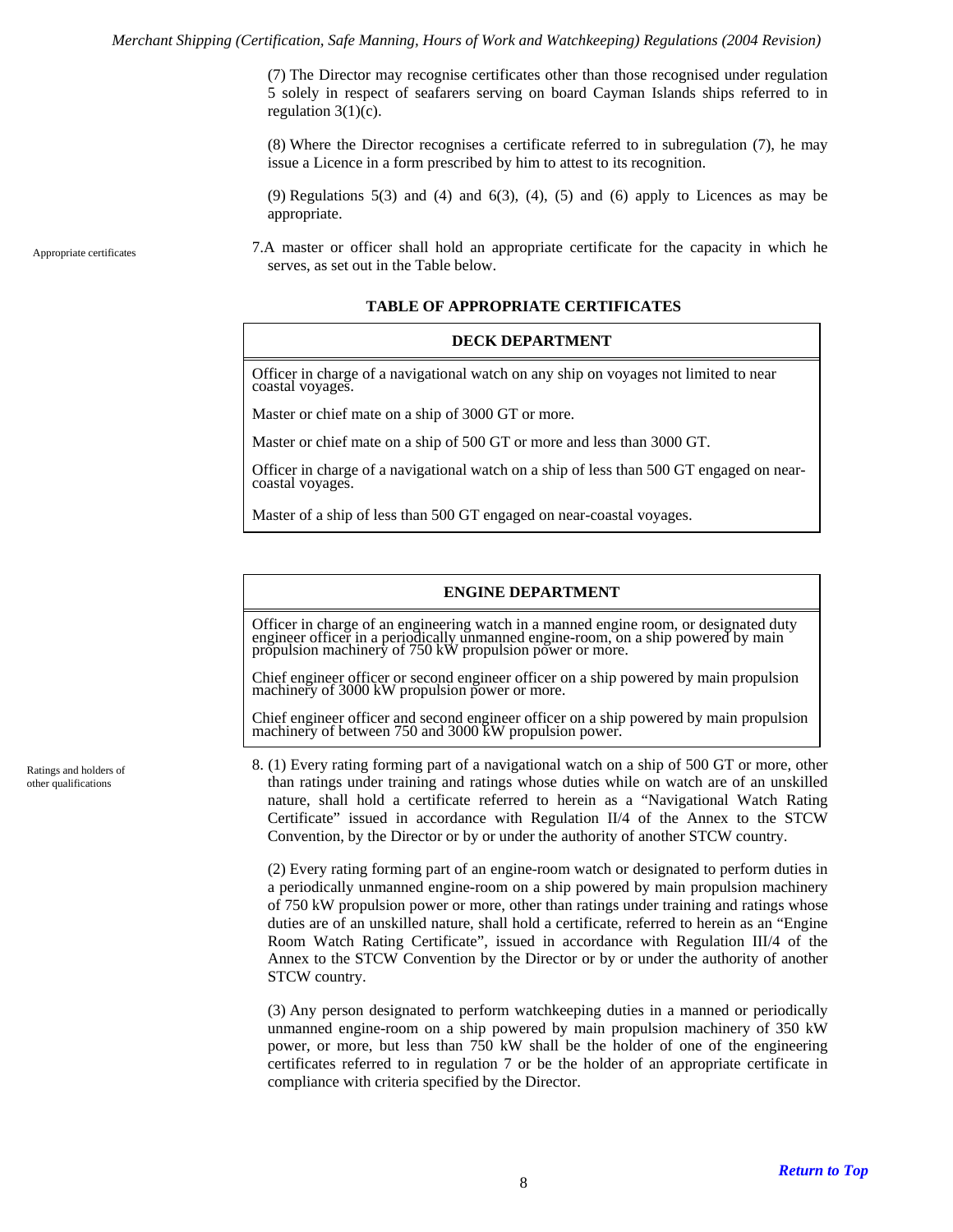9 (1) Every ship shall carry a person or persons qualified for distress and safety radio communication purposes as specified in subregulation (2), who shall be holders of certificates specified in the Radio Regulations, as appropriate, one of whom shall be designated by the master to have primary responsibility for radio communications during distress incidents.

(2) On area A1 ships, a person qualified as mentioned in subregulation (1) shall hold at least a GMDSS restricted operator's certificate issued in accordance with subsection D of section IIIA of Article 55 of the Radio Regulations. On ships operating in Areas A1/A2,  $A1/A2/A3$  and  $A1/A2/A3/A4$ , the person qualified as mentioned in subregulation (1) shall hold a GMDSS general operator's certificate issued in accordance with subsection C of section IIIA of Article 55 of the Radio Regulations.

10. (1) Officers and ratings assigned specific duties and responsibilities related to cargo or cargo equipment on tankers shall have completed an approved shore-based advanced firefighting course in addition to the training required by section A-VI/1 of the STCW Code and shall have completed-

(a) at least three months of approved sea-going service on tankers in order to acquire adequate knowledge of safe operational practices; or

(b) an approved tanker familiarisation course covering at least the syllabus given for that course in Section A-V/1 of the STCW Code.

(2) The period of three months referred to in paragraph  $(1)(a)$  may be reduced to not less than one month if-

(a) the tanker on which such service is performed is of less than 3,000 GT;

(b) the duration of each voyage of the tanker on which such approved service is performed does not exceed seventy-two hours, and

(c) the operational characteristics of the tanker on which such approved service is performed and the number of voyages and loading and discharging operations completed during the period, allow the same level of knowledge and experience to be acquired as would have been acquired in approved service performed in accordance with subregulation (1)(a) on a tanker of a size, and performing voyages, not falling within paragraphs (a) and (b).

(3) Masters, chief engineer officers, chief mates, second engineer officers and any person with immediate responsibility for loading, discharging and care in transit or handling of cargo in tankers shall, in addition to meeting the requirements of subregulation (1), have-

(a) experience appropriate to their duties on the type of tanker on which they serve; and

(b) completed an approved specialised training programme which at least covers the subjects set out in section A-V/1 of the STCW Code that are appropriate to their duties on the tanker on which they serve,

or provide evidence of having achieved the required standard of competence within the previous five years.

(4) Where the Director is satisfied that a seafarer is duly qualified in accordance with subregulations (1) and (2) or subregulation (3), he may issue to such seafarer an appropriate certificate to that effect, and the seafarer holding such a certificate shall be accepted for service as referred to in those subregulations on Cayman Islands ships.

(5) A certificate or other documentary evidence issued by or under the authority of an STCW country confirming that the holder has received the training required under subregulations (1) and (2) or subregulation (3), may be accepted for service as referred to in those subregulations on Cayman Islands ships.

<span id="page-8-0"></span>Radiocommunications and radio personnel on GMDSS ships

<span id="page-8-1"></span>Training and qualifications of masters and seamen on tankers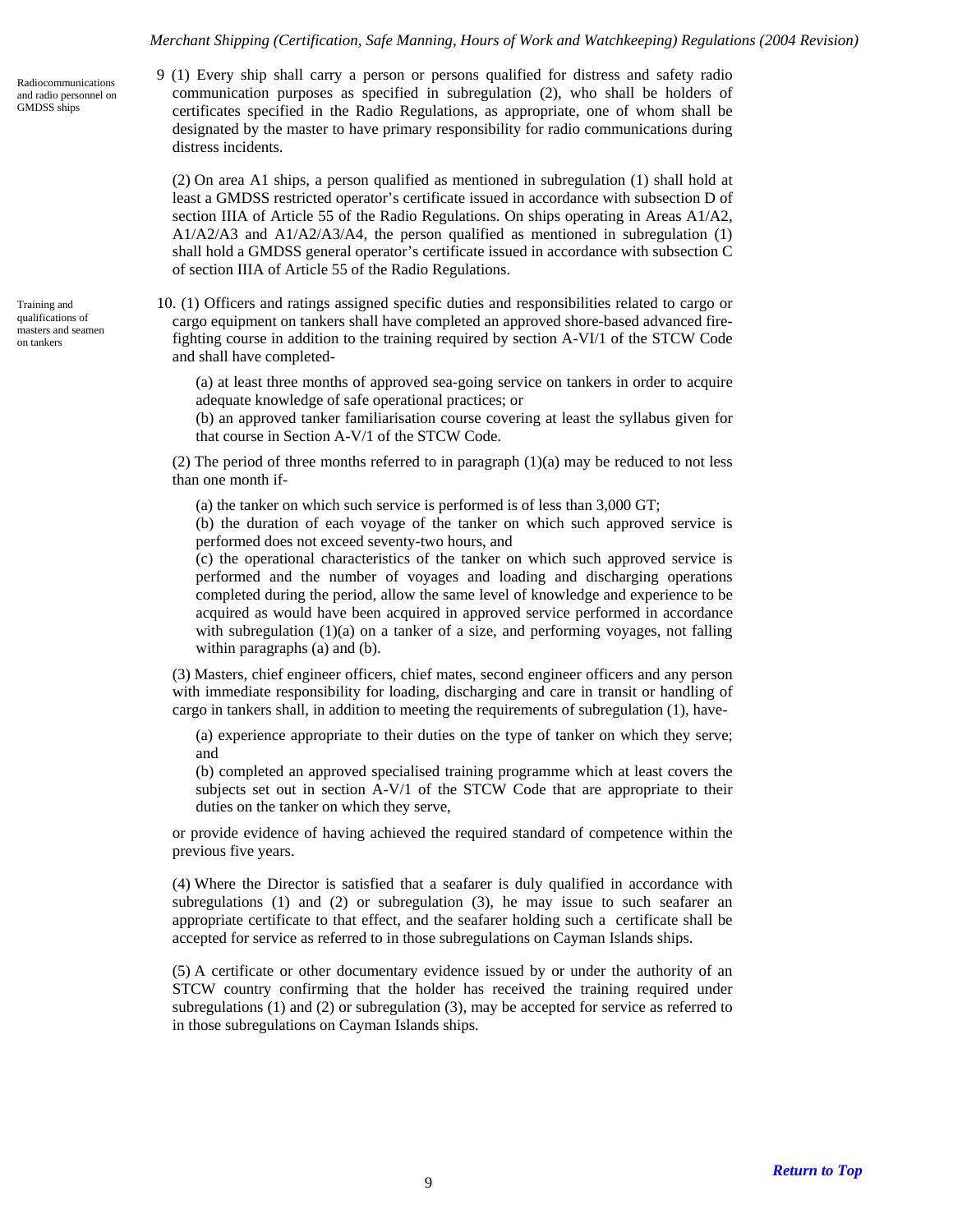qualifications of masters and seamen on ro-ro passenger ships

<span id="page-9-0"></span>11.(1)This regulation applies to masters and seamen serving on board ro-ro passenger ships. Training and

(2) Prior to being assigned shipboard duties on board ro-ro passenger ships, seafarers shall have completed the training required by subregulations (4) to (8) in accordance with their capacity, duties and responsibilities.

(3) Seafarers who are required to be trained in accordance with subregulations (4), (7) and (8) shall, at intervals not exceeding five years, undertake appropriate refresher training or be required to provide evidence of having achieved the required standards of competence within the previous five years; and in this subregulation-

"required standards of competence" means the standards of competence the attainment of which is achieved by the training referred to in subregulations  $(4)$ ,  $(7)$  and  $(8)$ .

(4) Masters and seamen designated on muster lists to assist passengers in emergency situations on board ro-ro passenger ships shall have completed training in crowd management as specified in section A-V/12, paragraph 1 of the STCW Code.

(5) Masters and seamen assigned specific duties and responsibilities on board ro-ro passenger ships shall have completed the familiarisation training specified in section A-V/2, paragraph 2 of the STCW Code.

(6) Seamen providing direct service to passengers in passenger spaces on board ro-ro passenger ships shall have completed the safety training specified in section A-V/2, paragraph 3 of the STCW Code.

(7) Masters, chief mates, chief engineer officers, second engineer officers and every person assigned immediate responsibility for embarking and disembarking passengers, loading, discharging or securing cargo, or closing hull openings on board ro-ro passenger ships shall have completed approved training in passenger safety, cargo safety and hull integrity as specified in section A-V/2, paragraph 4 of the STCW Code.

(8) Masters, chief mates, chief engineer officers, second engineer officers and any person having responsibility for the safety of passengers in emergency situations on board ro-ro passenger ships shall have completed approved training in crisis management and human behaviour as specified in section A-V/2, paragraph 5 of the STCW Code.

(9) Documentary evidence issued by or under the authority of an STCW country confirming that the holder has received the training required under this regulation, may be accepted for service on Cayman Islands ro-ro passenger ships.

12.(1) This regulation applies to masters and seamen serving on-board passenger ships, other than ro-ro passenger ships.

(2) Prior to being assigned shipboard duties on board passenger ships, seafarers shall have completed the training required by subregulations (4) to (8) in accordance with their capacity, duties and responsibilities.

(3) Seafarers who are required to be trained in accordance with subregulations (4), (7) and (8) shall, at intervals not exceeding five years, undertake appropriate refresher training or be required to provide evidence of having achieved the required standards of competence within the previous five years; and in this subregulation-

"required standards of competence" means the standards of competence the attainment of which is achieved by the training referred to in subregulations (4), (7) and (8).

(4) Masters and seamen designated on muster lists to assist passengers in emergency situations on board passenger ships shall have completed training in crowd management as specified in Section A-V/3, paragraph 1 of the STCW Code.

<span id="page-9-1"></span>Training and qualifications of masters and seamen on passenger ships other than<br>ro-ro passenger ships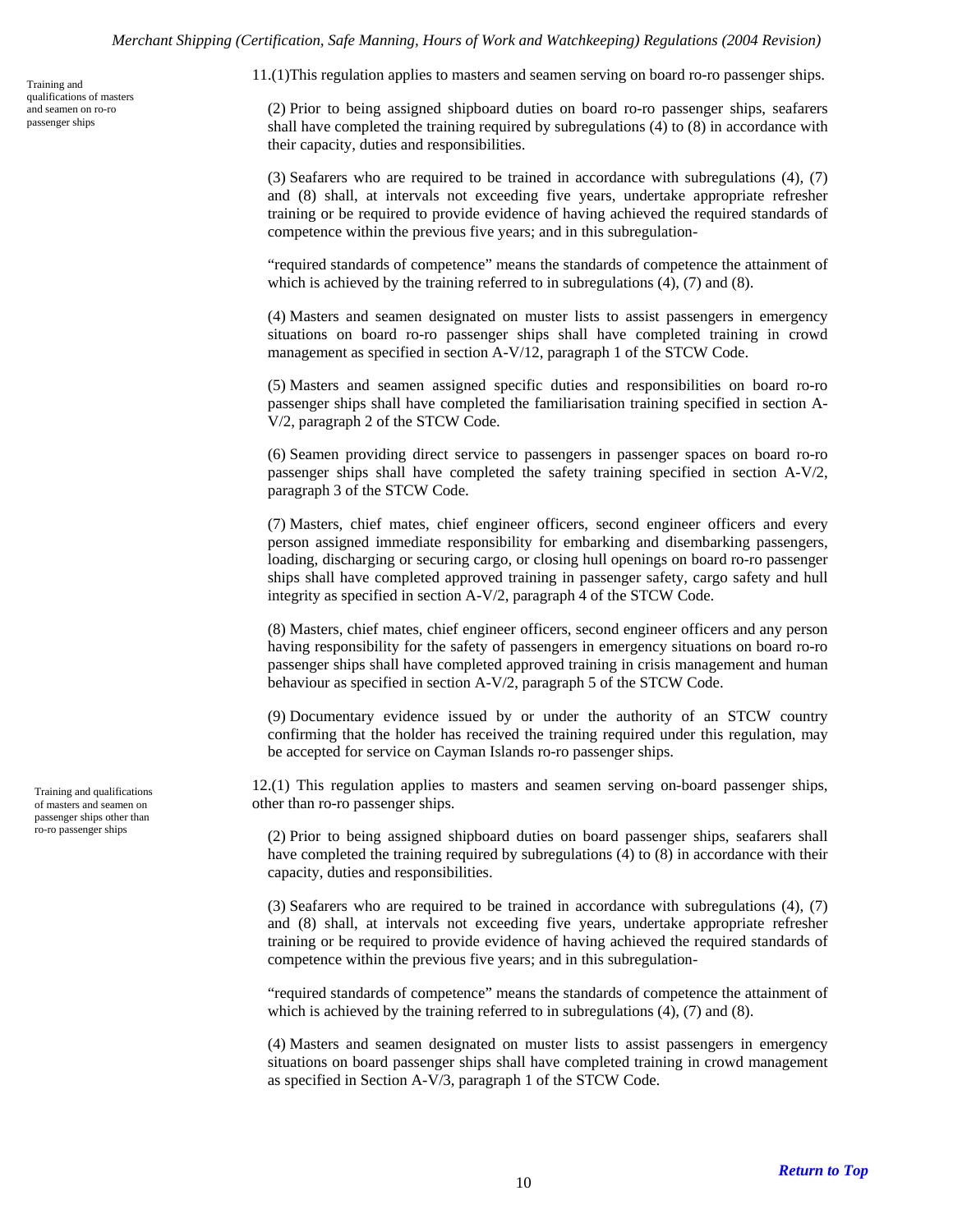(5) Masters and seamen assigned specific duties and responsibilities on board passenger ships shall have completed the familiarisation training specified in section A-V/3, paragraph 2 of the STCW Code.

(6) Seamen providing direct service to passengers on board passenger ships in passenger spaces shall have completed the safety training specified in Section A-V/3, paragraph 3 of the STCW Code.

(7) Masters, chief mates, and every person assigned immediate responsibility for embarking and disembarking passengers shall have completed approved training in passenger safety as specified in Section A-V/3, paragraph 4, of the STCW Code.

(8) Masters, chief mates, chief engineer officers, second engineer officers and any person having responsibility for the safety of passengers in emergency situations on board passenger ships shall have completed approved training in crisis management and human behaviour as specified in Section A-V/3, paragraph 5 of the STCW Code.

(9) Documentary evidence issued by or under the authority of an STCW country confirming that the holder has received the training required under this regulation, may be accepted for service on Cayman Islands passenger ships other than ro-ro passenger ships.

<span id="page-10-0"></span>13. (1) This regulation applies to masters and seamen serving on board high-speed craft Training and<br>qualifications of masters which are ships constructed on or after the 1st January, 1996.

speed craft (2) Prior to being assigned shipboard duties on board high speed craft, masters and seamen shall have completed the training specified in the Third Schedule.

> (3) A certificate or other documentary evidence issued by or under the authority of an STCW country confirming that the holder has received the training required under this regulation may be accepted for service on Cayman Islands ships which are high-speed craft.

14. All seafarers shall receive familiarisation, basic safety training or instruction in accordance with Section A-VI/1 of the Annex to the STCW Code and shall meet the appropriate standard of competence specified therein.

15. (1) Every person designated to launch or take charge of survival craft or rescue boats, other than fast rescue boats, shall meet the criteria specified in Regulation VI/2.1 of the Annex to the STCW Convention and be in possession of a certificate of proficiency in such craft.

(2) Every person designated to launch or take charge of a fast rescue boat shall meet the criteria specified in Regulation VI/2.2 of the Annex to the STCW Convention and be in possession of a certificate of proficiency in such boats.

(3) Where the Director is satisfied that a person as referred to in subregulation (1) or (2) meets the criteria referred to, respectively, in those subregulations, he may issue to such person an appropriate certificate of proficiency, and the holder of such certificate shall be accepted for service on Cayman Islands ships.

(4) A certificate of proficiency or an equivalent certificate issued by or under the authority of an STCW country confirming that the holder has received the training required under this regulation may be accepted for service on Cayman Islands ships.

(5) In this regulation-

"fast rescue boat" means a rescue boat which is-

(i) not less than six metres in length and not more than eight and one half metres in length; and

qualifications of masters and seamen on high-

<span id="page-10-1"></span>Familiarisation and basic safety training, etc. for all seafarers

<span id="page-10-2"></span>Requirements for the holding of certificates of proficiency in survival craft rescue boats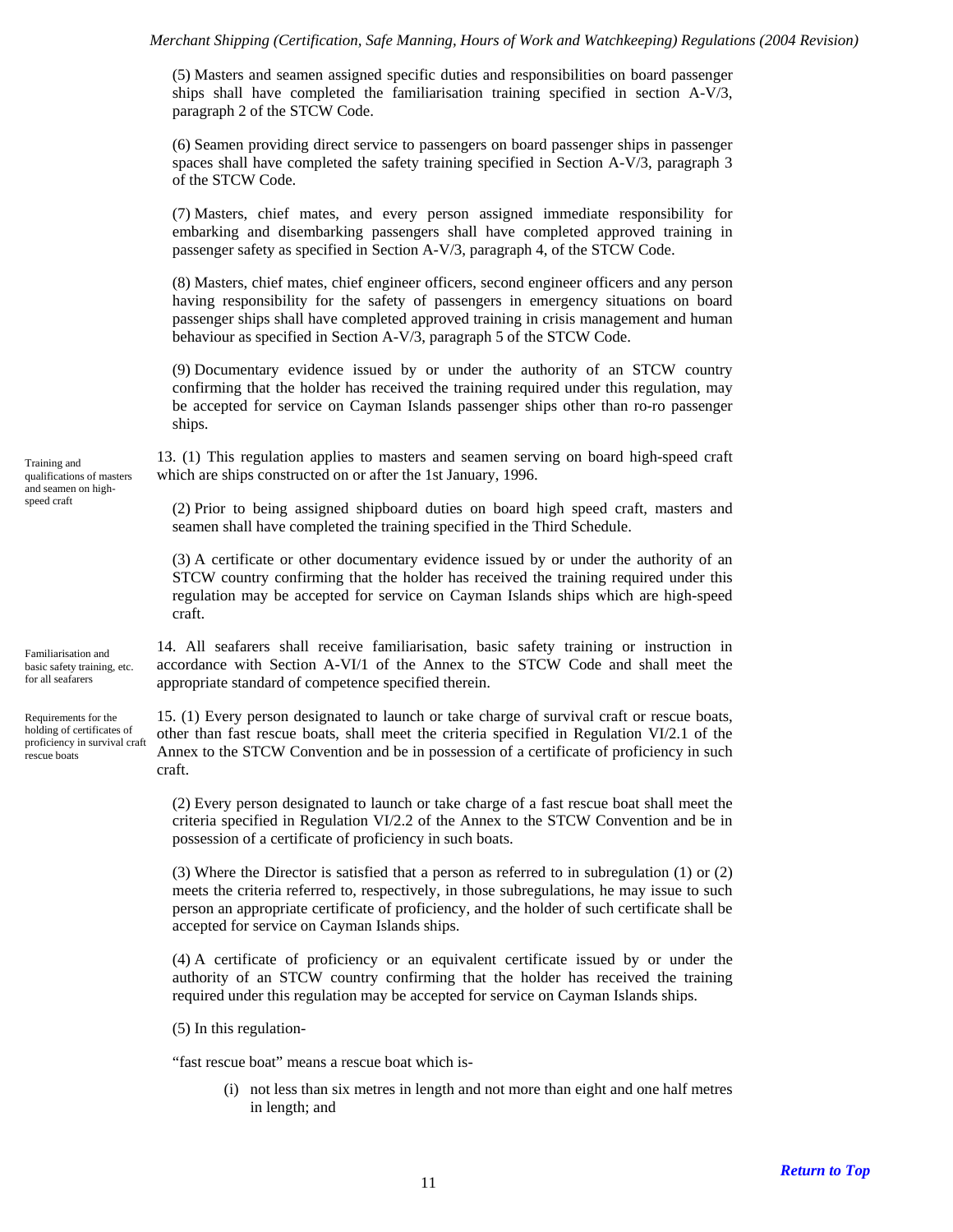(ii) capable of manoeuvring, for at least four hours, at a speed of at least twenty knots in calm water with a suitably qualified crew of three persons and at least eight knots with a full complement of persons and equipment;

"rescue boat" means a boat designed and constructed, in compliance with the relevant provisions of Chapter III to the Annex to the Safety Convention, to rescue persons in distress and to marshal survival craft; and

"survival craft" means a craft capable of sustaining the lives of persons in distress from the time of abandoning the ship.

16. (1) Seafarers designated to control fire-fighting operations shall have successfully completed advanced training in techniques for fighting fire with particular emphasis on organisation, tactics and command in accordance with the provisions of Section A-VI/3 of the STCW Code and shall meet the standard of competence specified therein.

(2) Where training in advanced fire fighting is not included in the qualifications for the issue of a certificate held by a seafarer, he shall be in possession of a special certificate or other appropriate documentary evidence indicating that he has attended a course of training in advanced fire fighting.

(3 )A certificate or other documentary evidence issued by or under the authority of an STCW country confirming that the holder has received the training required under this regulation may be accepted for service on Cayman Islands ships where the holder is designated to control the operations referred to in paragraph (1).

17. (1) Seafarers designated to provide medical first aid on board ship shall meet the standard of competence in medical first aid specified in Section A-VI/4, paragraphs 1 to 3 of the STCW Code.

(2) Seafarers designated to take charge of medical care on board ship shall meet the standard of competence in medical care on board ships specified in Section A-VI/4, paragraphs 4 to 6 of the STCW Code.

(3) Where training in medical first aid or medical care is not included in the qualifications for the issue of a certificate held by a seafarer, he shall be in possession of a special certificate or other appropriate documentary evidence indicating that he has attended a course in medical first aid or medical care.

(4) A certificate or other documentary evidence issued by or under the authority of an STCW country confirming that the holder has received the training required under this regulation may be accepted for service on Cayman Islands ships where the holder is designated to provide the medical first aid or medical care referred to in subregulation (1) or (2).

18. (1) A seafarer, on application and payment of the prescribed fee shall be entitled to be issued an endorsement provided he meets the requirements set out in these regulations.

(2) Endorsements under these regulations shall be issued by the Director.

(3) An endorsement shall remain valid for sea-going service only so long as the holder can comply with the standards and conditions as to medical fitness and professional competence to act in the appropriate capacity specified by the Director.

(4) A record of all endorsements which are issued under these regulations, or which have expired or have been suspended, cancelled, or reported lost or destroyed, and any alteration of or any other matters affecting any such certificates or endorsements, shall be kept in such manner as the Director may require which shall include at least the details specified in the Fourth Schedule and any other details which may be specified by the IMO from time to time.

<span id="page-11-0"></span>Requirements for training in advanced fire-fighting

<span id="page-11-1"></span>Requirements relating to medical first aid and medical care

<span id="page-11-2"></span>Issue, form, validity, record surrender of endorsements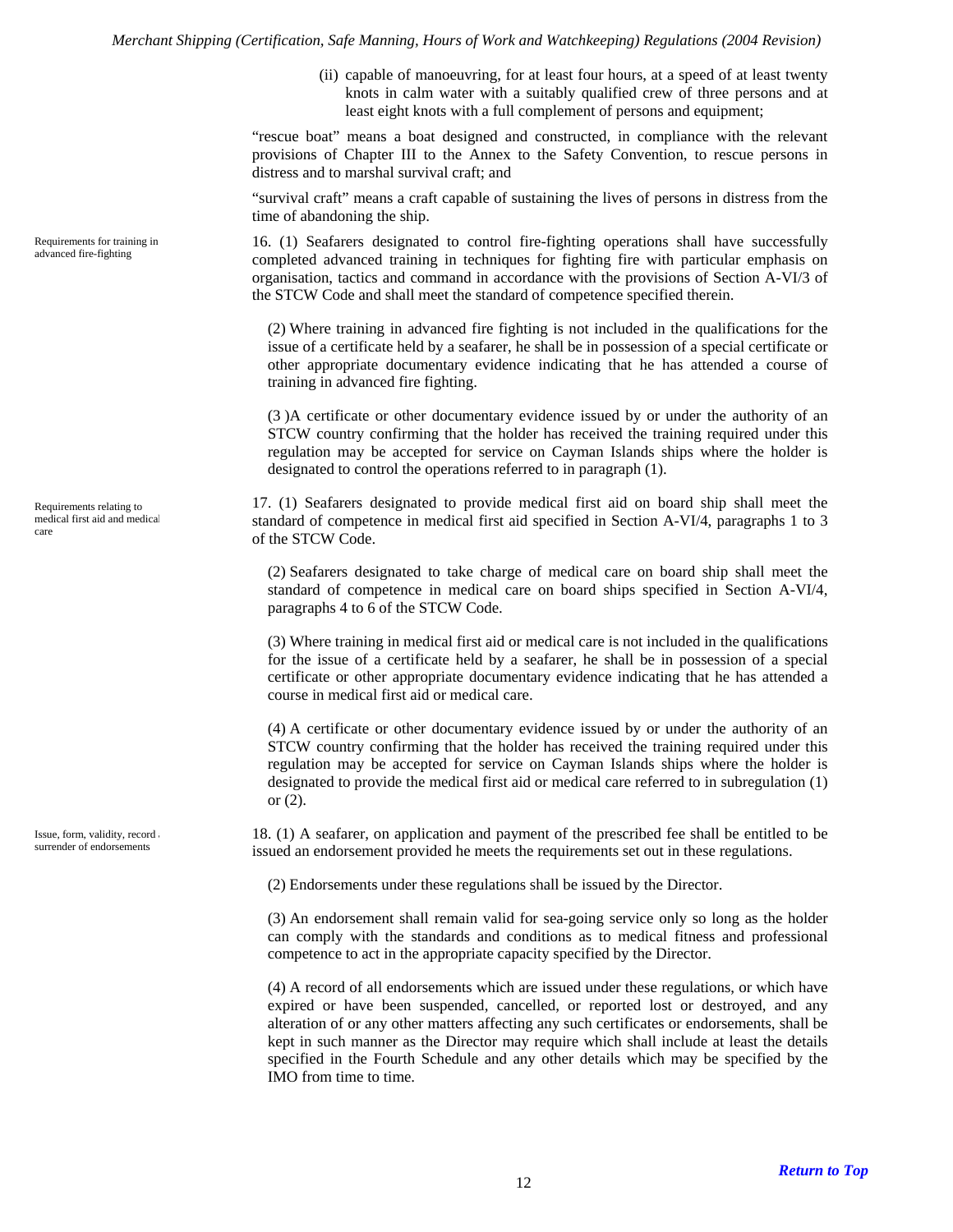<span id="page-12-3"></span><span id="page-12-2"></span><span id="page-12-1"></span><span id="page-12-0"></span>(5) Where a person is convicted of an offence under section 111(6) or where a certificate or endorsement is issued and the conditions for its issue prescribed in these regulations or specified by the Director have not been complied with, then the holder of the relevant endorsement shall, at the direction of the Director, deliver it for cancellation to the Director, or to such person as the Director directs. (6) In this regulation and regulation 19- "endorsement" means endorsement of the recognition of a certificate under regulation 6. 19 Where a person is deprived of an endorsement issued to him, the Director- Loss of endorsements (a) if satisfied that the person has lost or been deprived of the endorsement without fault on his part shall; and (b) if he is not so satisfied, may, upon receipt of any fee payable, cause a certified copy of the endorsement to be issued to him. **PART III-Hovercraft**  20. This Part applies to every sea-going hovercraft registered in the Islands which was constructed on or after the 1st January, 1996. Application to hovercraft 21.(1) It shall be the duty of every owner of a hovercraft to which this Part applies to ensure that masters and seamen have completed the training as specified by the Director. Requirements for the training of hovercraft personnel (2) It shall be the duty of every person providing the training referred to in this regulation to issue documentary evidence to every person successfully completing such training. In the case of masters, and of officers having an operational role on high speed craft, the documentary evidence shall be a certificate in a form specified by the Director which shall be endorsed in a manner specified by the Director. (3) Any owner who contravenes subregulation (1) is guilty of an offence and liable on summary conviction to a fine of ten thousand dollars. 22 Regulations 18 and 19 apply to endorsements issued under regulation 21 as they apply to other certificates endorsed under these regulations. Application of Part III to endorsements 23. The Director may exempt the owner of any hovercraft from any of the requirements of regulation 21 subject to such conditions as he may specify, and may alter or cancel any exemption so granted. Exemption from hovercraft requirements **PART IV-Safe Manning**  Responsibilities of  $24 (1)$  This regulation applies only to Cayman Islands ships. companies, masters  $(2)$  Every company or operator shall ensure that-(a) every seafarer assigned to any of its ships holds an appropriate certificate in respect of any function he is to perform on that ship; (b) every seafarer on any of its ships has had training specified in these regulations in respect of any function that he is to perform on that ship; and (c) documentation and data relevant to all seafarers employed on its ships are maintained and readily available for inspection and include, without being limited to, documentation and data on their experience, training, medical fitness and competence in assigned duties.

> <span id="page-12-7"></span><span id="page-12-6"></span><span id="page-12-5"></span><span id="page-12-4"></span>(3) Nothing in subregulation (2) shall prohibit the allocation of tasks for training under supervision or in case of *force majeure*.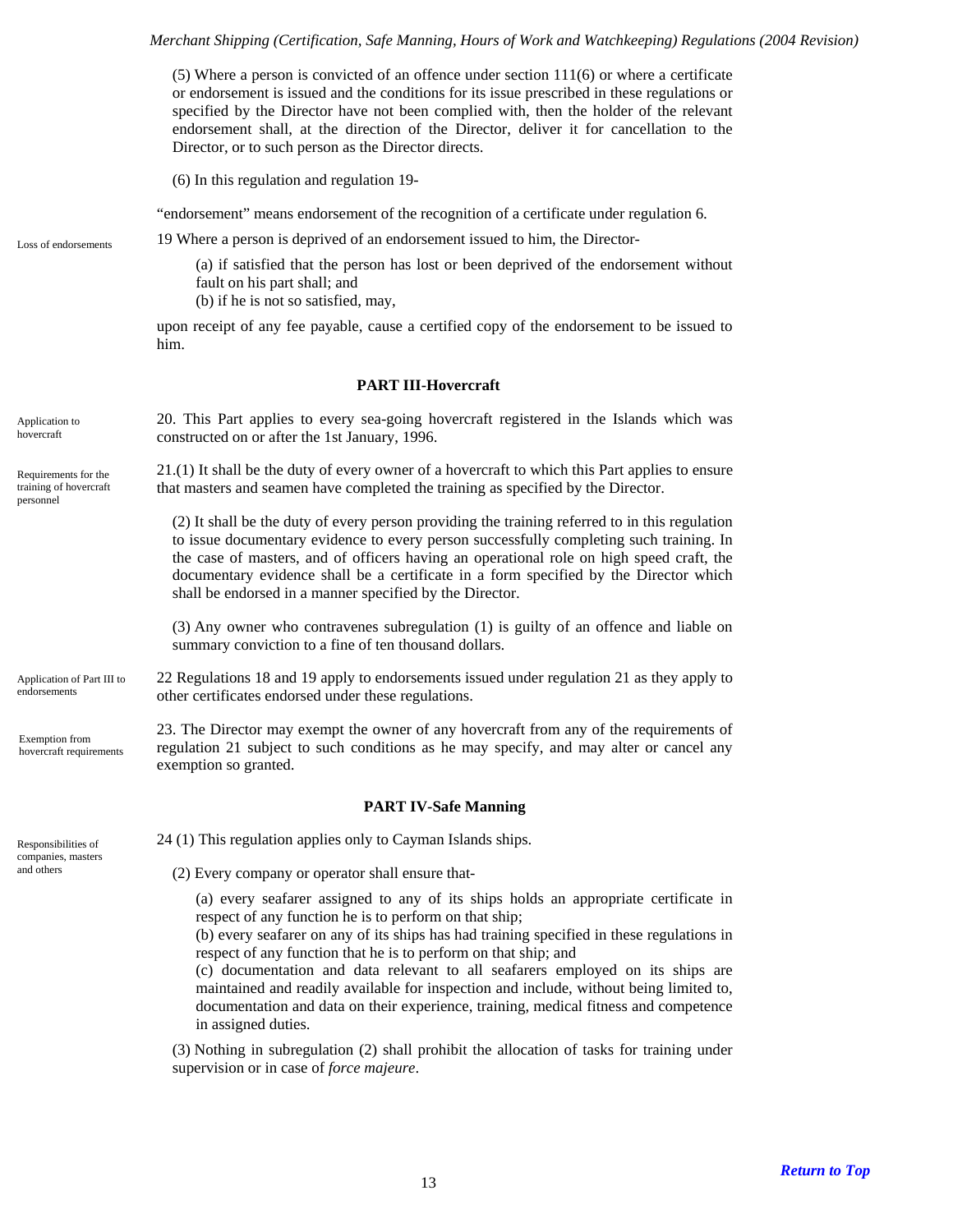(4) The company shall provide written instructions to the master of each of its ships setting out the policies and the procedures to be followed to ensure that all seafarers who are newly employed on board the ship are given a reasonable opportunity to become familiar with the shipboard equipment, operating procedures and other arrangements needed for the proper performance of their duties, before being assigned to those duties.

(5) The policies and procedures referred to in subregulation (4) shall include-

(a) allocation of a reasonable period of time during which each newly employed seafarer will have an opportunity to become acquainted with-

- (i) the specific equipment the seafarer will be using or operating; and
- (ii) ship-specific watchkeeping, safety, environmental protection and emergency procedures and arrangements the seafarer needs to know to perform the assigned duties properly; and

(b) designation of a knowledgeable crew member who will be responsible for ensuring that an opportunity is provided to each newly employed seaman to receive essential information in a language the seaman understands.

(6) It shall be the duty of every seafarer required to carry out any obligation arising under subregulation (4), to carry out that obligation.

25.(1) It shall be the duty of the company to ensure that in relation to every ship of 500 GT or more-

(a) a safe manning document is in force in respect of the ship and the manning of the ship;

(b) the safe manning document is kept on board the ship at all times; and

(c) the manning of the ship is maintained at all times to at least the levels specified in the safe manning document.

(2) The master of a ship to which this regulation applies shall ensure that the ship does not proceed to sea unless there is on board a valid safe manning document issued in respect of the ship and the manning of the ship complies with that document.

(3) It shall be the duty of the company applying for the safe manning document in respect of any Cayman Islands ship to submit to the Director proposals as to the numbers and grade of personnel it considers should be carried so that the ship would be safely manned if it proceeded to sea on any intended voyages;

(4) In preparing such proposals the company shall take into account the guidelines contained in the Fifth Schedule and any additional guidance issued by the Director;

(5) It shall be the duty of the company after the issue of a safe manning document to inform the Director as soon as any of the circumstances which are pertinent to that safe manning document change, for the purpose of enabling the Director to review the document's continuing validity or approve new proposals from the company.

(6) The safe manning document referred to in subregulation  $(1)(a)$  shall be in the form prescribed by the Director.

(7) Subject to subregulation (8), if a member of the crew specified in the safe manning document is incapacitated through accident or sudden illness or is unable to sail due to disciplinary action; or in any other unforeseen circumstances causing the available complement on the ship to be less than that prescribed in the safe manning document, the final decision as to whether the ship should proceed to sea shall rest with the master.

(8) Prior to making any such decision to proceed to sea as referred to in subregulation (7), the master shall ensure that-

(a) the duration of the voyage is no more than twenty-one days and limited only to the next port of call;

<span id="page-13-0"></span>Safe manning document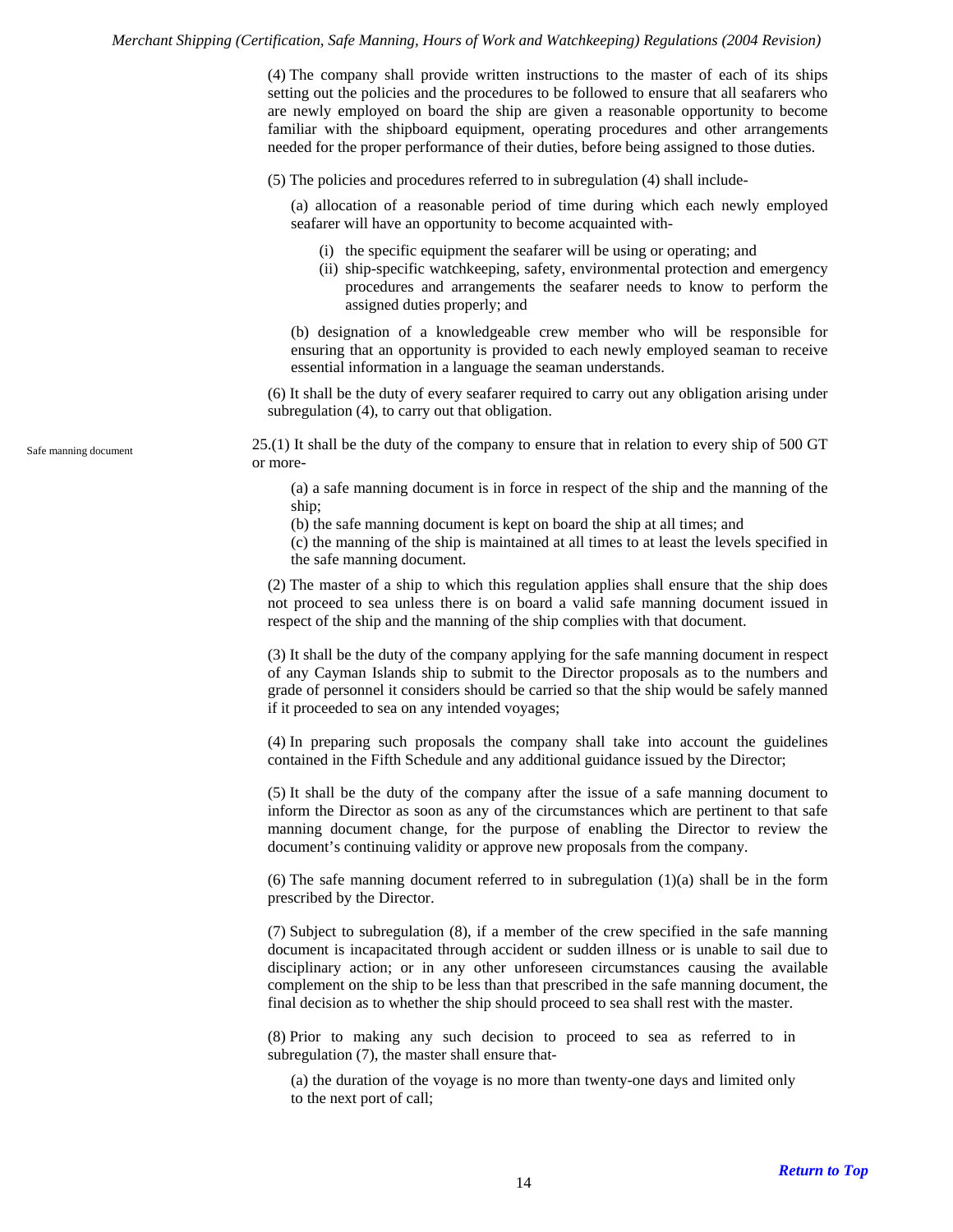(b) subject to regulation 31, suitable watchkeeping arrangements can be maintained throughout the voyage for the safe operation of the ship and the protection of the environment, having due regard to the requirements of regulations 28, 29 and 30; (c) necessary adjustments can be made to the muster list to meet any emergency situation;

(d) the replacement seafarer would be available to join the ship at the next port of call;

(e) the Director is kept fully informed of the circumstances; and

(f) appropriate entries are made in the ship's official log book, relating to the circumstances.

(9) The Fifth Schedule applies in respect of this regulation.

26.(1) Subject to subregulation (2), the Director may, in circumstances of exceptional necessity and where in his opinion no danger to persons, property or the environment will be caused, issue a dispensation permitting a specified seafarer to serve in a specified ship for a specified period not exceeding six months in a capacity, other than that of a radio operator, or a radiotelephone operator, except as provided by the relevant radio regulations, for which he does not hold the appropriate certificate, provided the person to whom the dispensation is issued is adequately qualified to fill the vacant post in a safe manner, in accordance with the applicable safe manning requirements.

(2) A dispensation shall not be granted to a person to act as a master or chief engineer except in circumstances of *force majeure*, and in any event, such dispensation, where granted, shall be granted only to an officer at the management level and for the shortest duration possible and in granting a dispensation under this subregulation, the Director shall specify the particular voyage or part of a voyage for which the dispensation will be valid.

(3) A dispensation shall only be granted to a person properly certificated to fill the post immediately below; and where certification for such post is not required under these regulations, a dispensation may be issued to a person whose qualifications and experience are, in the opinion of the Director, of a clear equivalence to the requirements for the post to be filled, provided that, if such person does not hold an appropriate certificate, he shall be required to pass a test acceptable to the Director as demonstrating that such a dispensation may safely be issued.

(4) Where a dispensation is granted under this regulation, the Director shall ensure that the post in question is filled by the holder of an appropriate certificate as soon as possible.

(5) The Director shall, as soon as possible after the 1st January of each year, submit to the Secretary of State of the United Kingdom responsible shipping for onward transmission to the Secretary-General, a report indicating the total number of dispensations granted for each capacity for which an appropriate certificate is required in respect of all sea-going Cayman Islands ships, and the numbers of those ships above and below 1,600 GT respectively.

### **PART V-Hours Of Work**

<span id="page-14-2"></span><span id="page-14-1"></span>Application of Part V 27. This Part applies only to Cayman Islands ships.

<span id="page-14-0"></span>Dispensations

<span id="page-14-3"></span>General duty of company, employers and masters regarding hours of work

28.(1) Subject to regulation 31, it shall be the duty of every company in respect of a ship, and of every employer, to ensure, so far as is reasonably practicable, that seafarers do not work more hours than is safe in relation to the safety of the ship and the seafarers' performance of their duties.

(2) Subject to regulation 31, it shall be the duty of every master of a ship to ensure, so far as is reasonably practicable, that the seamen do not work more hours than is safe in relation to the safety of the ship and the seamen's performance of their duties.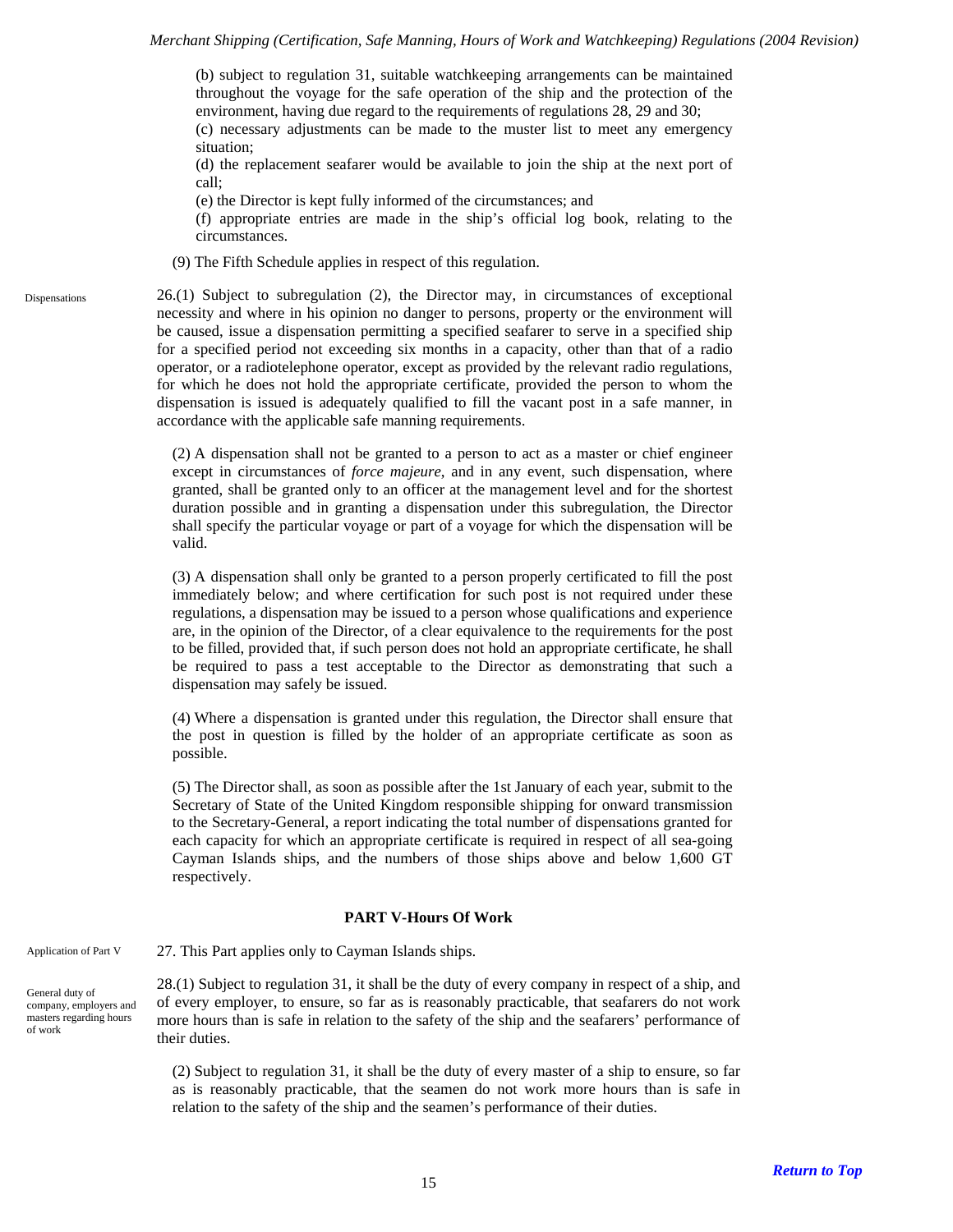<span id="page-15-0"></span>Duties of seafarers regarding rest periods

<span id="page-15-1"></span>Schedules of duties and need to maintain records 29. Every seafarer shall, so far as is reasonably practicable, ensure that he is properly rested when commencing duty on a ship and that he obtains adequate rest during periods when he is off duty.

30.(1) It shall be the duty of the company to produce a schedule of duties complying with this regulation.

(2) Where the company is not also the employer of all the seafarers, it shall consult any other person who is an employer of any of the seafarers before production of the schedule.

(3) The company may arrange with any such employer that the employer is to produce a schedule of duties complying with this regulation and in such a case that employer shall also be subject to the duties of the company under this regulation.

(4) Before producing a schedule the company shall seek the views of the master, and the master shall seek, and convey to the company, the views of the seamen or their representatives.

(5) Subject to subregulation (6), a schedule complies with this regulation if-

(a) it sets out the hours of work for-

- (i) masters and seamen whose work includes regular watchkeeping duties or ship handling; and
- (ii) the ship's chief engineer, chief officer and second engineer officer, o as to provide that they do not work more hours than is safe in relation to the safety of the ship and the master's and seamen's performance of their duties

(b) it specifies the maximum period of continuous watchkeeping, the minimum rest period between watches, and the total daily, weekly and monthly hours of work; and (c) it provides a minimum of ten hours of rest in any twenty-four hour period, which may be divided into no more than two periods, one of which shall be at least six hours in length.

 $(6)$  Notwithstanding subregulation  $(5)(c)$ , the minimum period of ten hours may be reduced to not less than six consecutive hours on condition that any such reduction shall not extend beyond two days and not less than seventy hours of rest are provided in each seven day period.

(7) The company shall give consideration to the nature of the shipping operation and the voyages to be undertaken in arranging hours of work at sea and in port.

(8) The schedule may be changed by the company, or by an employer who, by virtue of subregulation (3), is subject to duties of the company, on condition that-

(a) other employers and the company (as the case may be) have been consulted;

(b) the company or the employer has sought the views of the master on the proposed changes and the master has sought and conveyed to the company the views of the seamen or their representatives; and

(c) the schedule, as changed, complies with subregulation (5).

(9) The company shall ensure that the schedule is displayed prominently in the crew accommodation for the information of all the seafarers and that it is in a standardised format in the working language of the ship and in English.

(10) It shall be the duty of the master to ensure, as far as reasonably practicable, that the hours of work specified in the schedule are not exceeded.

(11) The following requirements apply with respect to the schedule produced in accordance with subregulation (1):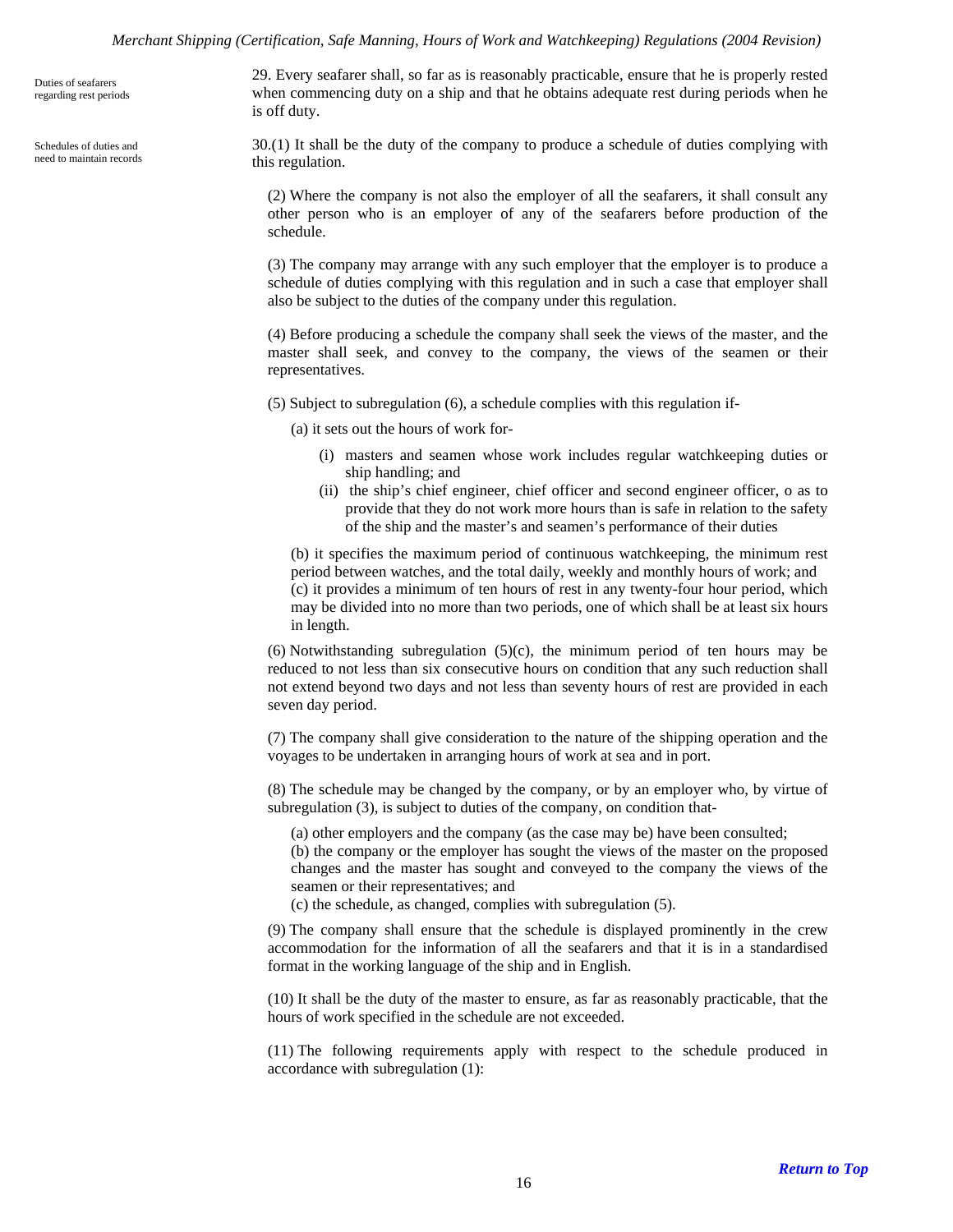(a) the company and the master shall maintain on the ship a copy of the schedule, and a record of all deviations from its requirements;

(b) the company for the time being shall ensure that a copy of the schedule and of the record of all deviations from its requirements are preserved for five years from the date the schedule was introduced, and that they are available for inspection by the Shipping Master, a proper officer or a surveyor as defined in the Law, or an inspector appointed under section 414;

(c) if during the five year period there ceases to be a company in relation to the ship, the duty to preserve the copies of the schedule and of the record shall remain with the last such company; and

(d) the master shall give to every seaman a copy of the schedule pertaining to that seaman, which copy shall be signed by the master or a person authorised by the master, and by the seaman.

(12) Musters, fire-fighting and lifeboat drills shall be conducted in a manner that minimises the disturbance of the rest periods and does not induce fatigue.

(13) Where a seafarer is on call, such as where a machinery space is unattended, an adequate compensatory rest period shall be given to such seafarer if the normal period of rest is disturbed by call-outs to work.

(14) In this regulation and regulation 31 -

"schedule" means the schedule of duties referred to in subregulation (1).

31.(1) The requirements for rest periods specified in subregulations (5)(c) and (6) of regulation 30 need not be maintained in case of any emergency including giving assistance to other ships or persons in distress at sea.

(2) Without prejudice to the generality of subregulation (1), a seafarer may participate in a navigational, engine room or machinery watch although he has not had the rest period provided by the schedule produced under regulation 29, and the master may exceed, and any number of seamen may be required to exceed, the schedule's work or duty periods, when in the opinion of the master it is necessary to meet an emergency threatening the safety of the ship or the life of any person or threatening damage to the environment, until the emergency is over.

(3) As soon as practicable after the emergency is over, the master shall ensure that any seamen who have performed work in a scheduled rest period are provided with an adequate period of rest.

(4) When, under subregulation (1), a seafarer has worked within a rest period provided for by the schedule, his name shall be entered in the record required to be maintained by regulation 30(11), together with the reason why he is so worked.

<span id="page-16-1"></span>32. There shall be carried on board every Cayman Islands ship to which these regulations apply a copy of Parts V and VI of these regulations. Duty to carry copy of regulations

<span id="page-16-2"></span>33.(1) Where the records or other evidence indicate a failure, on the part of any person concerned, to comply with the provisions of these regulations relating to hours of work and rest, the Director shall take such measures as he may deem necessary to ensure that such failure to comply is not repeated. Failure to comply with provisions relating to hours o work and rest

> (2) The measures referred to in this regulation may include a revision of the safe manning requirements.

<span id="page-16-0"></span>Exceptions for emergencies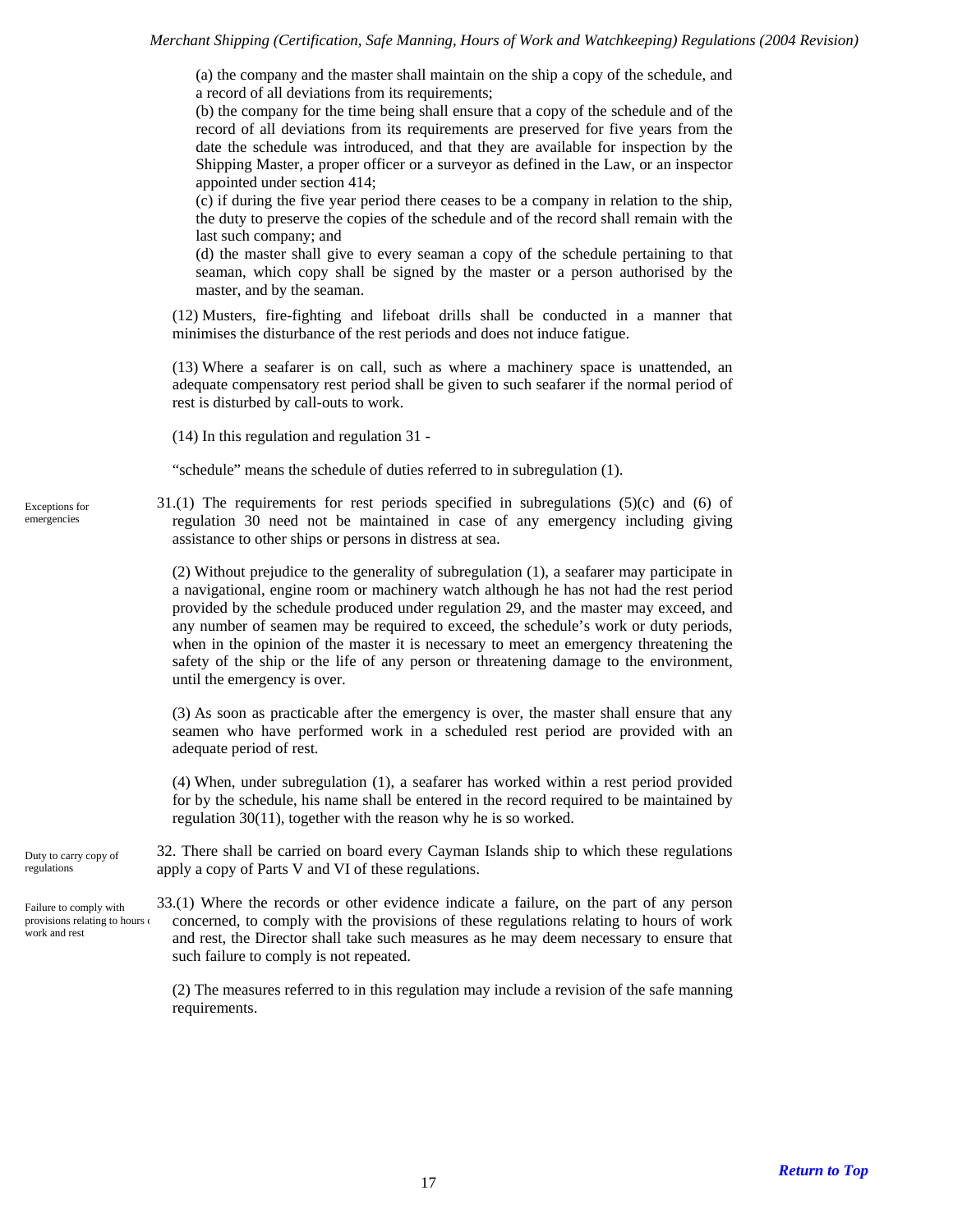# **PART VI-Watchkeeping**

<span id="page-17-1"></span><span id="page-17-0"></span>Watchkeeping arrangements

<span id="page-17-2"></span>Watchkeeping arrangements port

<span id="page-17-3"></span>Watchkeeping arrangements port for ships carrying hazardous cargo

of young persons

<span id="page-17-6"></span>Carriage of STCW certificates and documents

<span id="page-17-7"></span>Inspection of ships

34.(1) The master of any ship shall ensure that the watchkeeping arrangements for the ship are at all times adequate for maintaining safe navigational and engineering watches having regard to Chapter VIII of Section A of the STCW Code.

(2) Without prejudice to the duties of the master provided by subregulation (1), the master shall give directions to the deck watchkeeping officers responsible for navigating the ship safely during their periods of duty, in accordance with Section A-VIII/2, Part 3-1 of the STCW Code and any requirements specified in the Fifth Schedule.

(3) The chief engineer officer of any ship shall ensure that the engineering watchkeeping arrangements for the ship are at all times adequate for maintaining a safe watch, in accordance with Section A-VIII/2, Part 3-2 of the STCW Code, and when deciding the composition of the watch the chief engineer officer shall observe the principles set out in Part 3-2 of that Section and the requirements specified in the Fifth Schedule.

35. The master of any ship which is safely moored or safely at anchor under normal circumstances in port shall arrange for an appropriate and effective watch to be maintained for the purposes of safety. Such arrangements shall be in accordance with Section A-VIII/2, Part 4 of the STCW Code and any operational guidance specified in the Fifth Schedule.

36.(1) The master of any ship which is carrying hazardous cargo and which is in port, even when safely moored or safely at anchor, shall in addition to any watchkeeping arrangements required under regulation 35, in the case of a ship carrying hazardous cargo-

(a) in bulk, ensure that a safe deck watch and safe engineering watch are maintained by the ready availability on board of a duly qualified officer or officers, and where appropriate, ratings; and

(b) other than in bulk, ensure that in organising safe watchkeeping arrangements he takes account of the nature, quality, packing and stowage of the hazardous cargo and of any special conditions on board, afloat and ashore.

(2) Such watchkeeping arrangements shall take full account of the principles and requirements specified by the Director and as provided in the Fifth Schedule.

#### **PART VII-Miscellaneous**

<span id="page-17-5"></span><span id="page-17-4"></span>Prohibition on the employme 37.(1) No person under the age of sixteen shall be employed on a ship.

(2) No person under the age of eighteen shall be employed as a trimmer or stoker on a ship.

(3) No seaman under the age of eighteen shall work at night.

(4) In subregulation (3)-

"night" means a period of at least nine consecutive hours, including the period from midnight to 0500 hours.

38. Without prejudice to regulation 24, the company and the master shall ensure that there are carried at all times on board ship all original certificates and other documents issued under the STCW Convention indicating the qualification of any member of the crew to perform functions which they are required to perform aboard ship in the course of their designated duties.

39.(1) An authorised person may inspect any ship while in a Cayman Islands port or roadstead for the purposes of-

(a) verifying that all seafarers serving on board who are required to be certificated hold valid appropriate certificates and endorsements or valid dispensations or have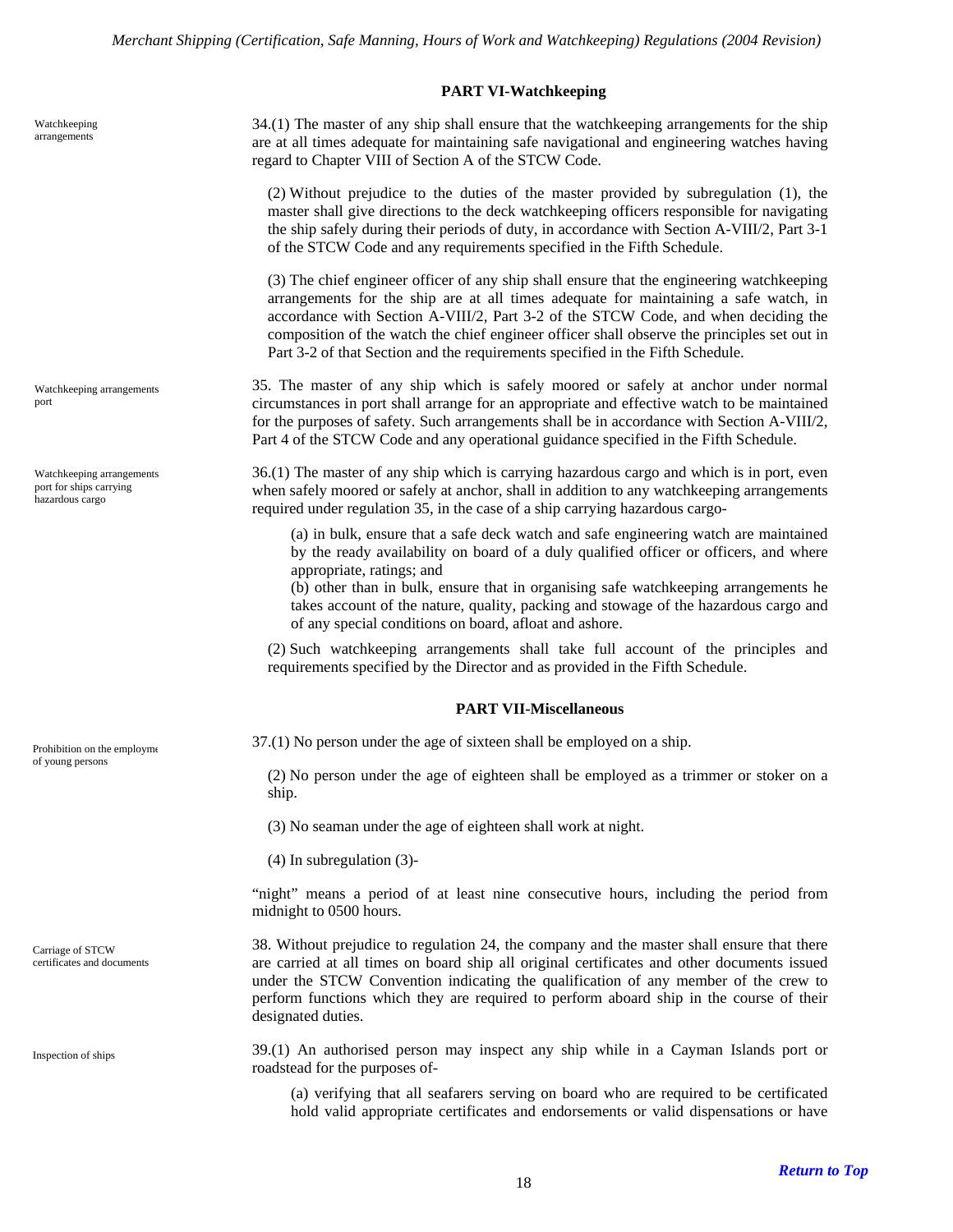provided the documentary proof required by Regulation I/10, paragraph 5 of the STCW Convention, or where regulation 6(4) is applicable, the requirements of that provision have been met;

(b) verifying that the numbers and certificates of the seafarers serving on board are in conformity with the applicable safe manning requirements; and

(c) assessing the ability of the seafarers in the ship to maintain the watchkeeping standards required by these regulations where there are clear grounds for believing that such standards are not being maintained because, while in a Cayman Islands port or roadstead, any of the following have occurred-

- (i) the ship has been involved in a collision, grounding or stranding;
- (ii) there has been an unlawful discharge of substances from the ship when underway, at anchor or at a berth;
- (iii) the ship has been manoeuvred in an erratic or unsafe manner, or navigational course markers or traffic separation schemes have not been followed; or
- (iv) the ship has otherwise been operated in such a manner as to pose a danger to persons, property or the environment.

(2) Where an authorised person finds on inspection any deficiency of a kind specified in subregulation (3) he shall notify in writing the master of the ship and in the case of a ship which is not a Cayman Islands ship, the nearest maritime consular or diplomatic representative of the flag state, and, where practicable, the relevant authorities of the flag state.

(3) Deficiencies referred to in subregulation (2) are-

(a) a failure by any seafarer required to hold an appropriate certificate, to have a valid appropriate certificate, an endorsement or a valid dispensation;

(b) a failure of any seafarer to produce the documentary proof required by Regulation I/10, paragraph 5, of the STCW Convention, or, where regulation 6(4) is applicable, the requirements of that provision have not been met;

(c) a failure to comply with the applicable safe manning requirements;

(d) a failure of navigational or engineering watch arrangements to conform to the requirements specified for the ship by the competent authority of the country in which the ship is registered;

(e) an absence on a watch of a person qualified to operate equipment essential to safe navigation, safety radio communications or the prevention of marine pollution; and

(f) an inability of the master to provide adequately rested persons for the first watch at the commencement of a voyage and for subsequent relieving watches.

(4) The certificates, endorsements and dispensations referred to in subregulation (1) shall be accepted by the authorised person carrying out the inspection unless there are clear grounds for believing that a certificate has been fraudulently obtained or that the holder of a certificate is not the person to whom that certificate was originally issued.

(5) This regulation applies to a Cayman Islands ship wherever it may be.

<span id="page-18-0"></span>Power to detain 40. In any case where it is found-

(a) in relation to a Cayman Islands ship, that there is any contravention of these regulations; or

(b) in relation to a non-Cayman Islands ship, that there is-

- (i) any contravention of regulation 25 34, 35 or 36; or
- (ii) a failure to correct a deficiency of a kind specified in regulation 39(3) after notification to the master under regulation 39(2), and there is in consequence a danger to persons, property or the environment,

the ship may be detained, and section 439 shall apply as if for the words "the Law", whenever they appear, there were substituted the words "the Merchant Shipping (Certification, Safe Manning, Hours of Work, and Watchkeeping) Regulations (2004 2004 Revision Revision)".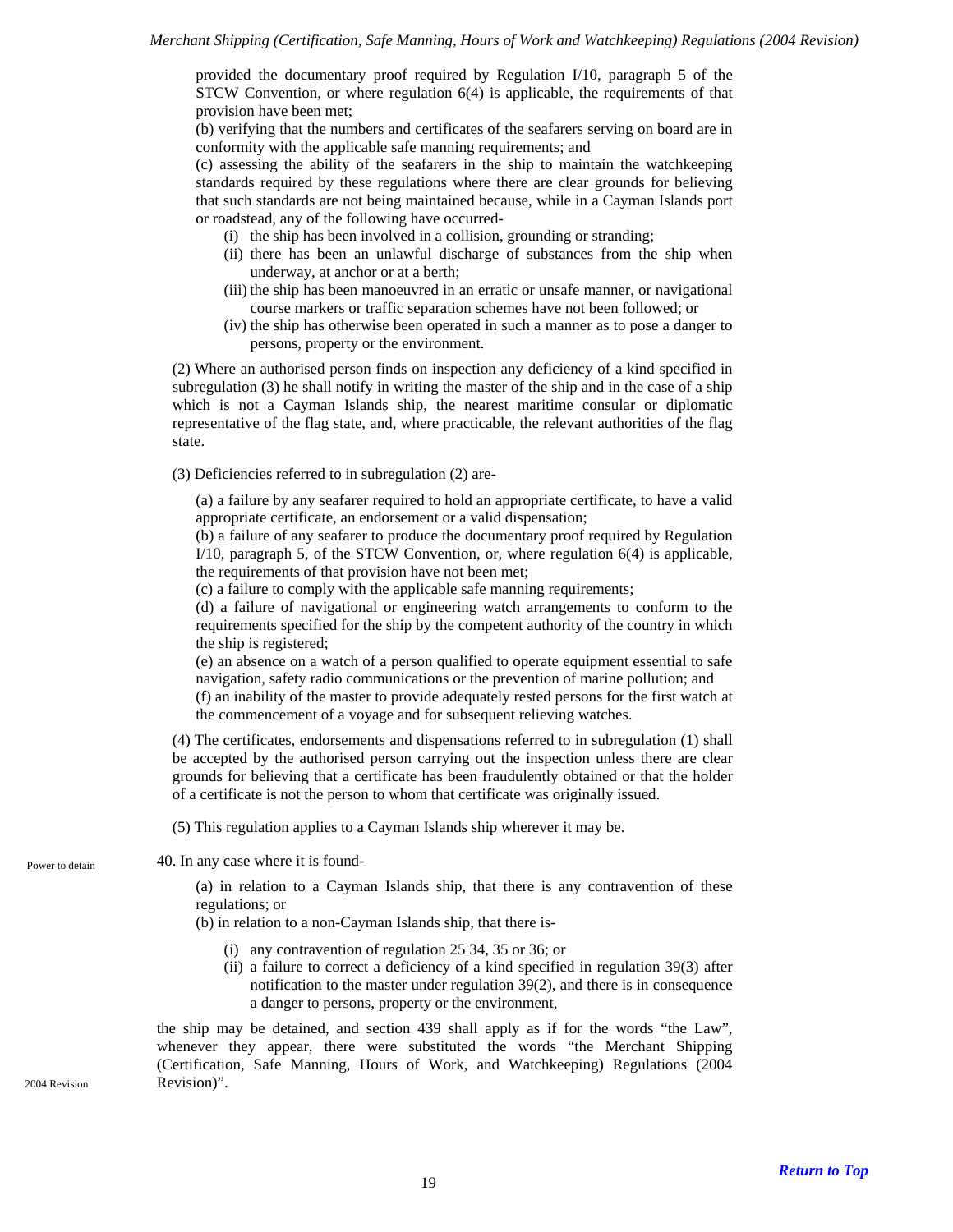<span id="page-19-0"></span>STCW ships and non-STCW ships

<span id="page-19-1"></span>Maintenance of register of certificates and endorsements issued and provision of information relating thereto

<span id="page-19-2"></span>**Offences** 

41. Regulations 39 and 40 shall be applied as may be necessary to ensure that no more  $P_{\text{arity of treatment of}}$  of treatment of  $P_{\text{arity of treatment of}}$  and  $P_{\text{arity of treatment of}}$  and  $P_{\text{arity of treatment of}}$  and  $P_{\text{arity of treatment of}}$  are to STCW ships.

> 42.(1) The Director shall maintain a register of all certificates and endorsements which have been issued, expired, revalidated, suspended, cancelled or reported lost or destroyed and of dispensations issued.

(2) The Director shall make available information on the status of such certificates, endorsements and dispensations as are referred to in subregulation (1), to the authorities of other STCW countries and companies who request verification of the authenticity and validity of certificates produced to them by seafarers seeking recognition of their certificates or for employment on board ship.

(3) The Director may request from the authorities of other STCW countries information on certificates, endorsements and dispensations issued by them, where such certificates, endorsements and dispensations are produced to the Director by seafarers seeking recognition of their certificates under regulation 5 or for seeking employment on board Cayman Islands sea-going ships or by seafarers serving on board non-Cayman Islands ships operating in Cayman Islands waters.

43.(1) A company which contravenes regulation 24(2) or (4), 25(1), (3), (4) or (5), 30(1), (2), (8) or (11), or 38 is guilty of an offence and liable on summary conviction to a fine of twenty-five thousand dollars or, on indictment to a fine of fifty thousand dollars and (in the case of an individual) to imprisonment for twelve months.

(2)A master who contravenes regulation 24(6), 25(2), 28(2), 34(1) or (2), 35, 36 or 38 is guilty of an offence and liable on summary conviction to a fine of fifteen thousand dollars, or on indictment to a fine of twenty-five thousand dollars and to imprisonment for twelve months.

(3)Where an employer has, under regulation 30(3), become subject to the duties of the company under that regulation, any contravention of regulation  $30(1)$ ,  $(2)$ ,  $(8)$  or  $(11)$  by the employer is an offence punishable on summary conviction by a fine of twenty-five thousand dollars, or, on indictment by a fine of fifty thousand dollars and (in the case of an individual) by imprisonment for six months.

(4)A seafarer who contravenes regulation 24(6) is guilty of an offence and on summary conviction liable to a fine not exceeding level 3 on the standard scale.

(5)A chief engineer officer who contravenes regulation 34(3) is guilty of an offence and on summary conviction liable to a fine not exceeding level 5 on the standard scale.

(6)A company which contravenes regulation 28(1) is guilty of an offence and on summary conviction liable to a fine not exceeding level 5 on the standard scale.

(7)An employer who contravenes regulation 28(1) is guilty of an offence and on summary conviction liable to a fine not exceeding level 5 on the standard scale.

(8)A master who contravenes regulation 30(10) or (11) is guilty of an office and on summary conviction liable to a fine not exceeding level 1 on the standard scale.

(9)A seafarer who contravenes regulation 29 is guilty of an offence and on summary conviction liable to a fine not exceeding level 1 on the standard scale.

(10)It shall be a defence for a person charged with an offence under these regulations to prove that he took all reasonable steps to avoid commission of the offence.

(11)In proceedings for an offence under these regulations consisting of a failure to comply with a duty or requirement to do something so far as is reasonably practicable, it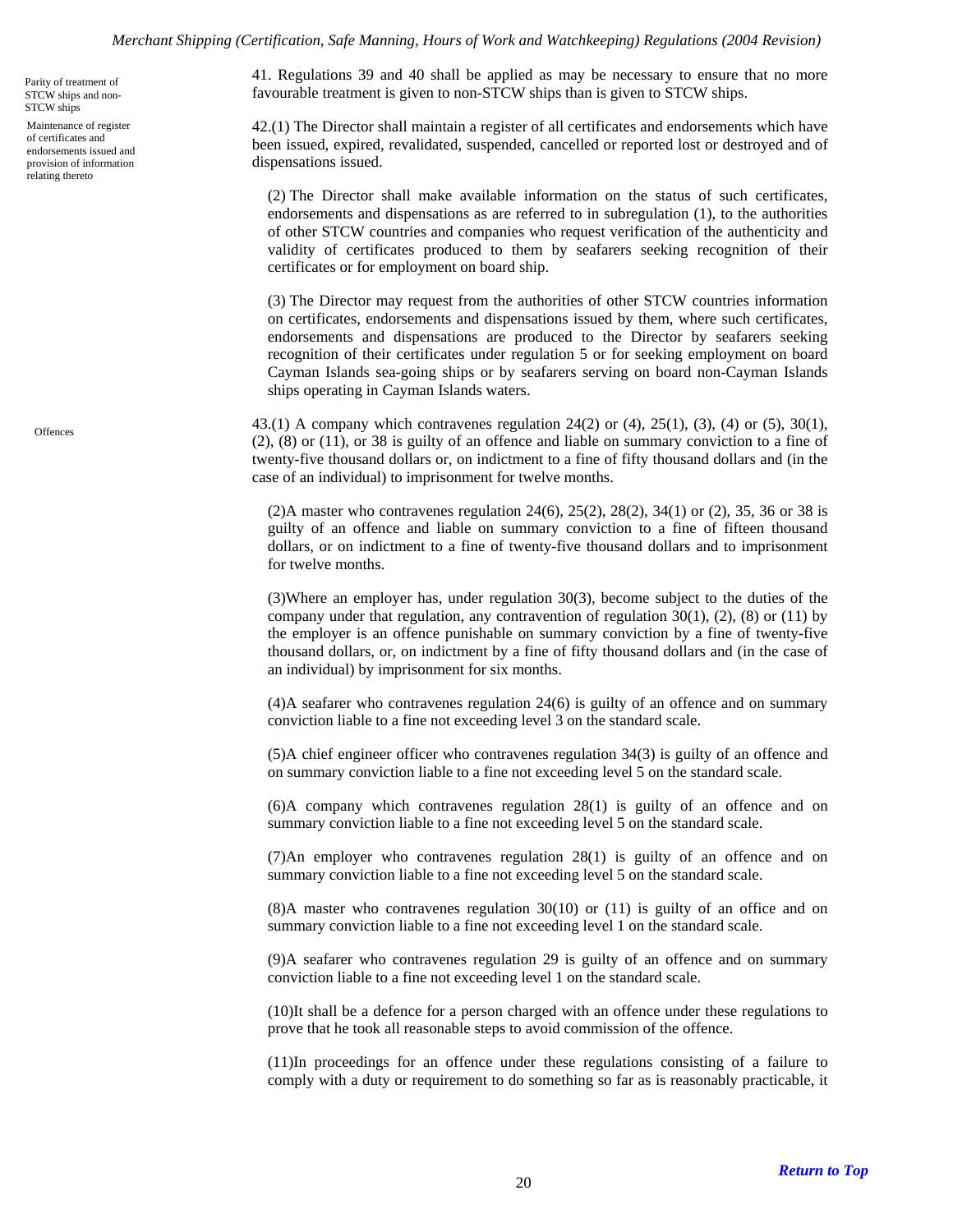shall be for the accused to prove that it was not reasonably practicable to do more than was in fact done to satisfy the duty or requirement.

<span id="page-20-0"></span>Requirements for pleasure vessels in commercial use

<span id="page-20-1"></span>Exemptions

44. The requirement for certification, safe manning, hours of work and watchkeeping in respect of pleasure yachts in commercial use under 3000 GT shall be in accordance with the relevant provisions of the Code referred to in regulation 4 of the Merchant Shipping (Vessels in Commercial Use for Sport or Pleasure) Regulations, 2002.

45 The Director may grant, on such terms, if any, as he may specify, exemptions from all or any provisions of these regulations for classes of cases or individual cases.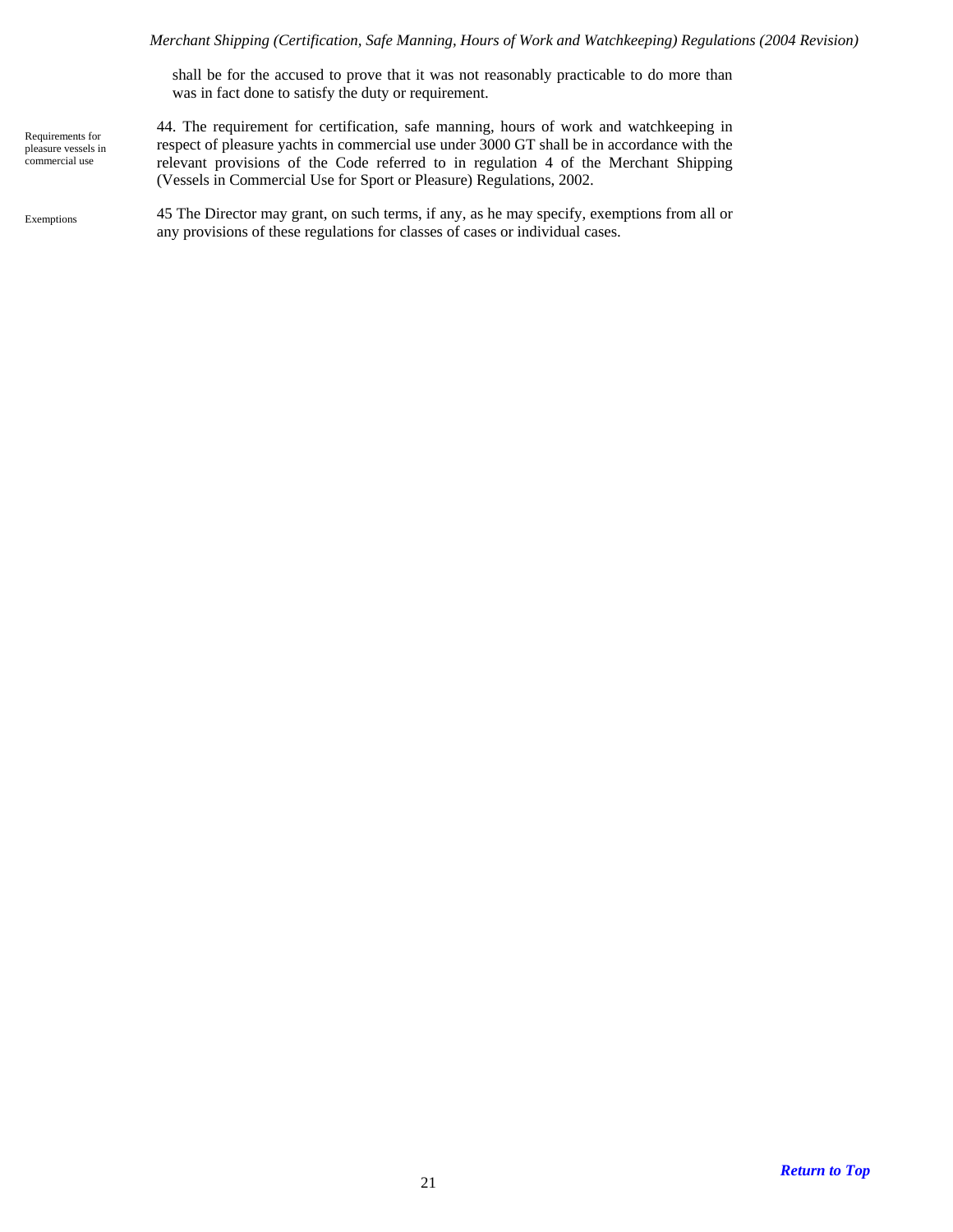#### **FIRST SCHEDULE**

Regulation 6(2)

#### **FORM OF ENDORSEMENT FOR RECOGNITION OF A CERTIFICATE**

<span id="page-21-0"></span>*Official Seal*  **CAYMAN ISLANDS ENDORSEMENT ATTESTING TO THE RECOGNITION OF A CERTIFICATE UNDER THE PROVISIONS OF THE INTERNATIONAL CONVENTION ON STANDARDS OF TRAINING, CERTIFICATION AND WATCHKEEPING FOR SEAFARERS, 1978, AS AMENDED IN 1995**

The Government of the Cayman Islands certifies that Certificate No. ........... issued to ................................ by or on behalf of the Government of .............................................. is duly recognised in accordance with the provisions of regulation I/10 of the above Convention, as amended, and the lawful holder is authorised to perform the following functions at the levels specified, subject to any limitations indicated, until .............................................. or until the date of expiry of any extension of the validity of this endorsement as may be shown overleaf:

| <b>FUNCTION</b> | <b>LEVEL</b> | <b>LIMITATIONS APPLYING</b><br>(IF ANY) |
|-----------------|--------------|-----------------------------------------|
|                 |              |                                         |
|                 |              |                                         |
|                 |              |                                         |

The lawful holder of this endorsement may serve in the following capacity or capacities specified in the applicable safe manning requirements of the Cayman Islands-

| <b>CAPACITY</b> | <b>LIMITATIONS APPLYING (IF ANY)</b> |
|-----------------|--------------------------------------|
|                 |                                      |
|                 |                                      |

Endorsement No......................................Issued on ..................................................

 .......................................................... *Signature of duly authorised official* 

.......................................................... *Signature of duly authorised official* 

The original of this endorsement must be kept available in accordance with regulation I/2, paragraph 9, of the Convention while serving on a ship.

Date of birth of the holder of the certificate

*Official Seal*

Signature of the holder of the certificate ....................................................

Photograph of the holder of the certificate

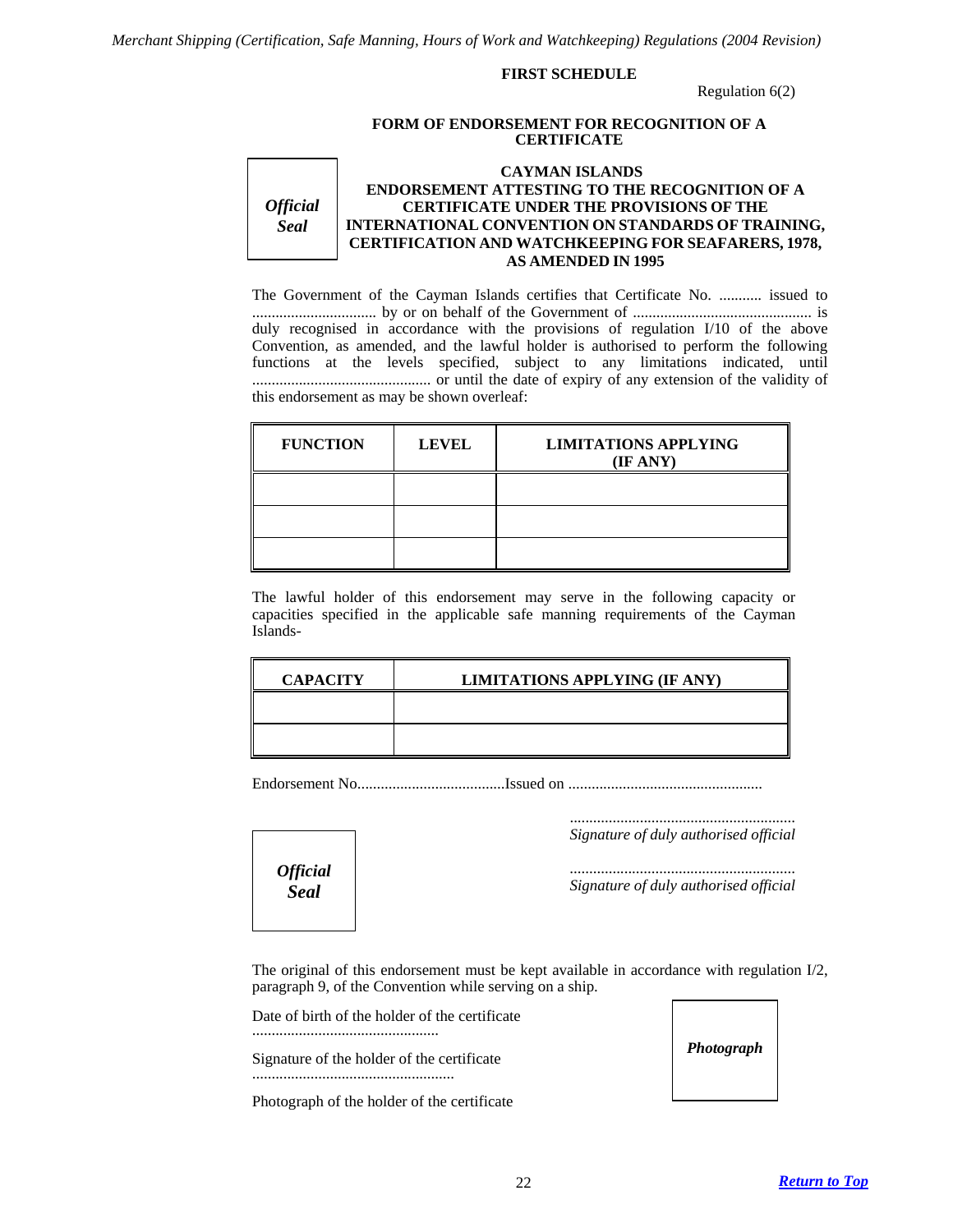Endorsement No. ........................................ Issued on ...........................................

| Official<br>Seal | Signature of duly authorised official |
|------------------|---------------------------------------|
|                  | Name of duly authorised official      |

| The validity of the endorsement is hereby extended until |                                       |  |  |  |  |
|----------------------------------------------------------|---------------------------------------|--|--|--|--|
| <b>Official</b><br><b>Seal</b>                           | Signature of duly authorised official |  |  |  |  |
| Date of revalidation                                     | Name of duly authorised official      |  |  |  |  |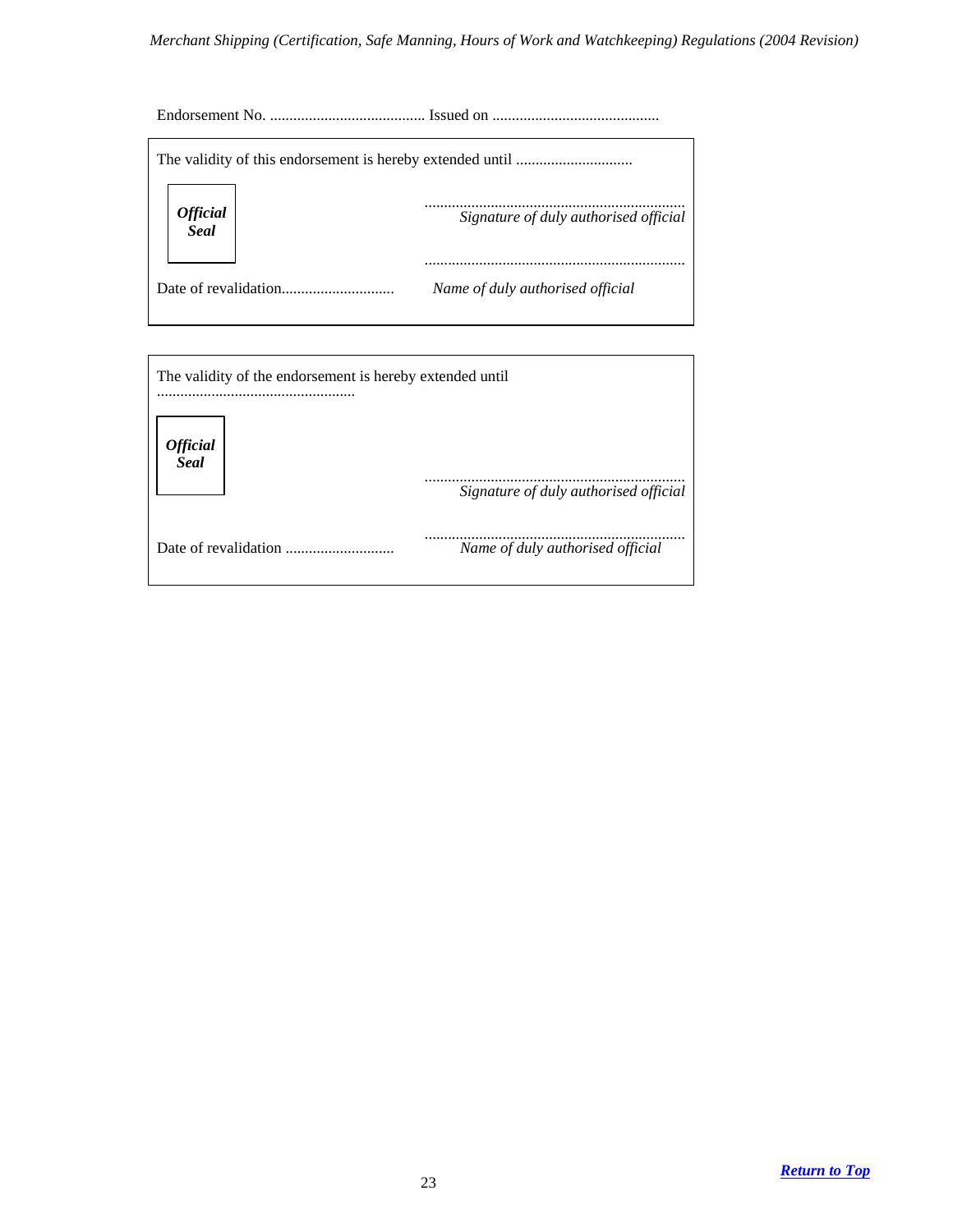### **SECOND SCHEDULE**

Regulation 5(4)

### <span id="page-23-0"></span>**KNOWLEDGE OF ENGLISH LANGUAGE AND NATIONAL LEGISLATION**

### **1. KNOWLEDGE OF ENGLISH LANGUAGE**

#### **1.1 Common language on board a vessel**

It is a requirement that a common language exists on board a Cayman Islands ship to ensure that there is effective communication among and between all personnel. This common, or working, language need not necessarily be English, but there is a requirement, as set out in paragraph 1.2, for the ship's officers to be able to communicate in English.

#### **1.2 Officers required to have an appropriate level of proficiency in English language**

It is a requirement that the officers on board a Cayman Islands ship, at both operational and management level, and irrespective of the common language of the ship, have an appropriate level of proficiency in the English language, commensurate with the functions the officer is permitted to perform.

#### **1.3 Evidence of proficiency in English language**

If the Director is satisfied that, according to the applicant's original STCW certificate, he was tested adequately in oral and written English language skills, or if the applicant can provide other suitable evidence to this effect, no further test in this topic will be required.

#### **1.4 Test for proficiency in English language**

If satisfactory evidence of proficiency in English language cannot be demonstrated, the following two tests will be necessary:

(a) **Oral Test:**

A standard test to check English speaking and comprehension skills.

(b) **Written Test:** 

A standard test to check written English.

These tests can be taken at British Council centres by prior arrangement through the Cayman Islands Maritime Administration (CIMA), or under such other arrangements as may be approved by the Director.

#### **2. KNOWLEDGE OF NATIONAL LEGISLATION**

#### **2.1 Officers at management level to have knowledge of Cayman Islands maritime legislation**

Masters and officers at the management levels serving in Cayman Islands ships must, in accordance with Regulation 1/10 of the Annex to the STCW Convention, have appropriate knowledge of the maritime legislation of the Cayman Islands relative to the functions they are permitted to perform. This knowledge is referred to as Laws and Administrative Procedures (LAP) and covers matters which are considered to be specifically applicable to Cayman Islands ships, and is additional to the requirements of international conventions and instruments.

#### **2.2 Cayman Islands LAP Manual**

To assist Masters and Officers at the management level to gain the appropriate knowledge of LAP in relation to Cayman Islands ships, the CISR has produced a LAP Manual which covers the requisite areas of the Cayman Islands maritime legislation. The LAP Manual may be amended from time to time by the CISR to reflect the relevant current maritime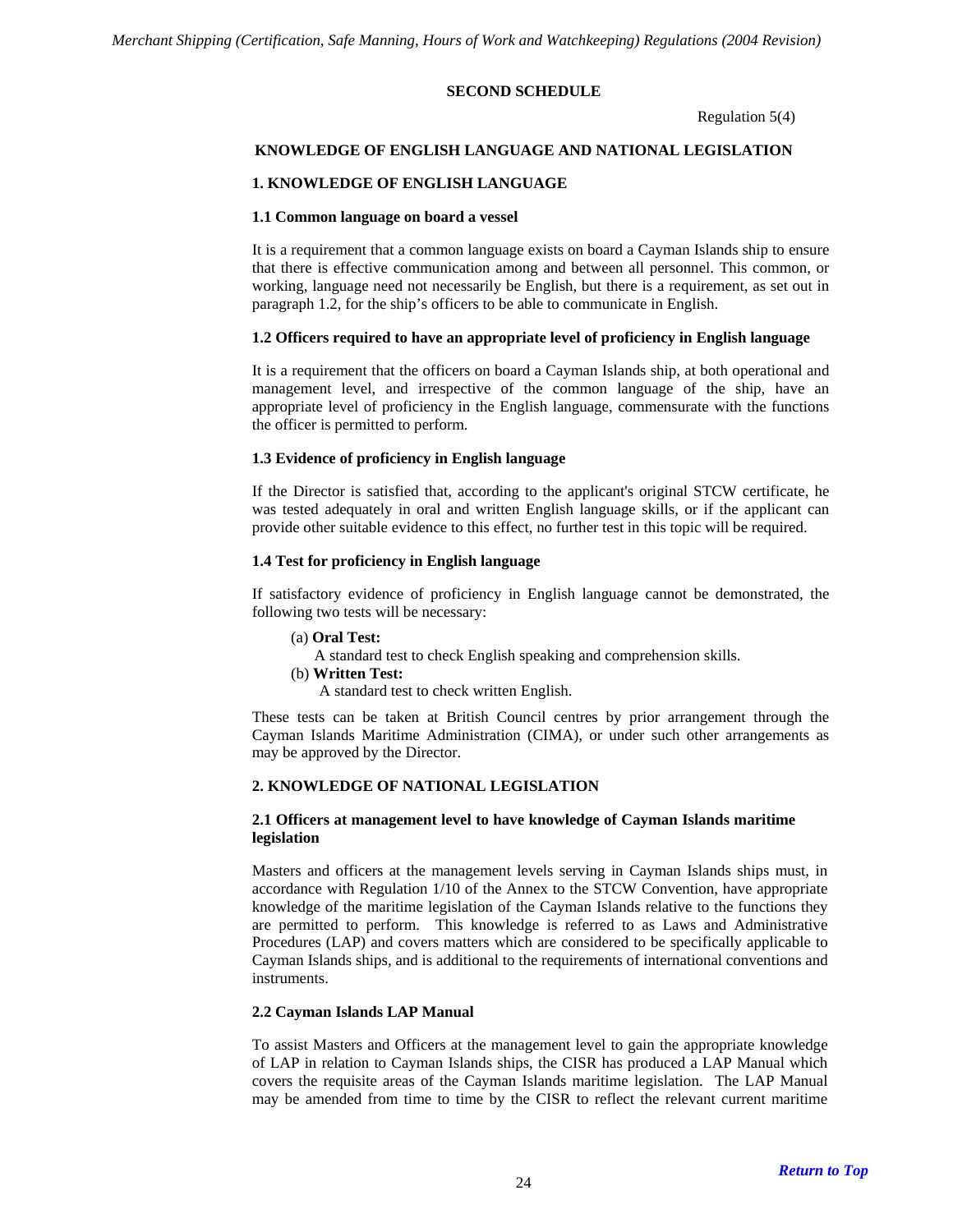legislation of the Cayman Islands. It must be emphasised that the Manual contains only those extracts from the Cayman Islands maritime legislation that are relevant to functions at the management levels. In relation to all other matters reference must be made to the complete maritime legislation.

# **2.3 Level of knowledge required**

The required areas of knowledge of the LAP are at two levels. Chief Mates, Chief Engineers and Second Engineers will need to have a good working knowledge of the LAP Manual, appropriate to their respective functions, whereas Masters will require a thorough understanding of the subject matter.

### **2.4 Responsibilities of Companies and others employing Masters and Officers for service on board Cayman Islands ships**

Every Company or other person employing seafarers for service on board Cayman Islands ships must ensure that those intended to serve in the capacity of Master, Chief Mate, Chief Engineer or Second Engineer have the required knowledge as contained in the LAP Manual, appropriate to the functions they are to perform. Further guidance may be issued from time to time through Cayman Islands Shipping Notices.

# **3. Further Information**

Further information may be obtained from-

Cayman Islands Shipping Registry (CISR) Phase IV, Third Floor Elizabethan Square P.O. Box 2256 GT George Town, Grand Cayman Cayman Islands

<span id="page-24-0"></span>Tel:  $+$  (345) 949 8831 Fax:  $+$  (345) 949 8849

# **THIRD SCHEDULE**

Regulation 13(2)

# **TRAINING AND CERTIFICATION OF OFFICERS AND CREW ON HIGH SPEED CRAFT**

#### **1.0 INTRODUCTION**

This Schedule sets out the training and certification requirements which the Director may specify under these regulations in respect of the training and certification of masters, officer, ratings and other personnel working on High Speed Craft registered in the Cayman Islands. They implement for the Cayman Islands the requirements of the High Speed Craft Code (HSC Code) of the Safety Convention.

# **2.0 TRAINING REQUIREMENTS**

2.1 Deck officers serving on High Speed Craft (HSC) are required to hold a Type Rating Certificate (TRC) in addition to a valid deck officer certificate of competency.

2.2 HSC operators are responsible for ensuring that appropriate training is given to deck officers so that they may qualify for the issue of a TRC. The training required by the HSC Code includes knowledge of the craft's propulsion and control systems, handling characteristics, communication and navigation procedures, intact stability and survivability of the craft.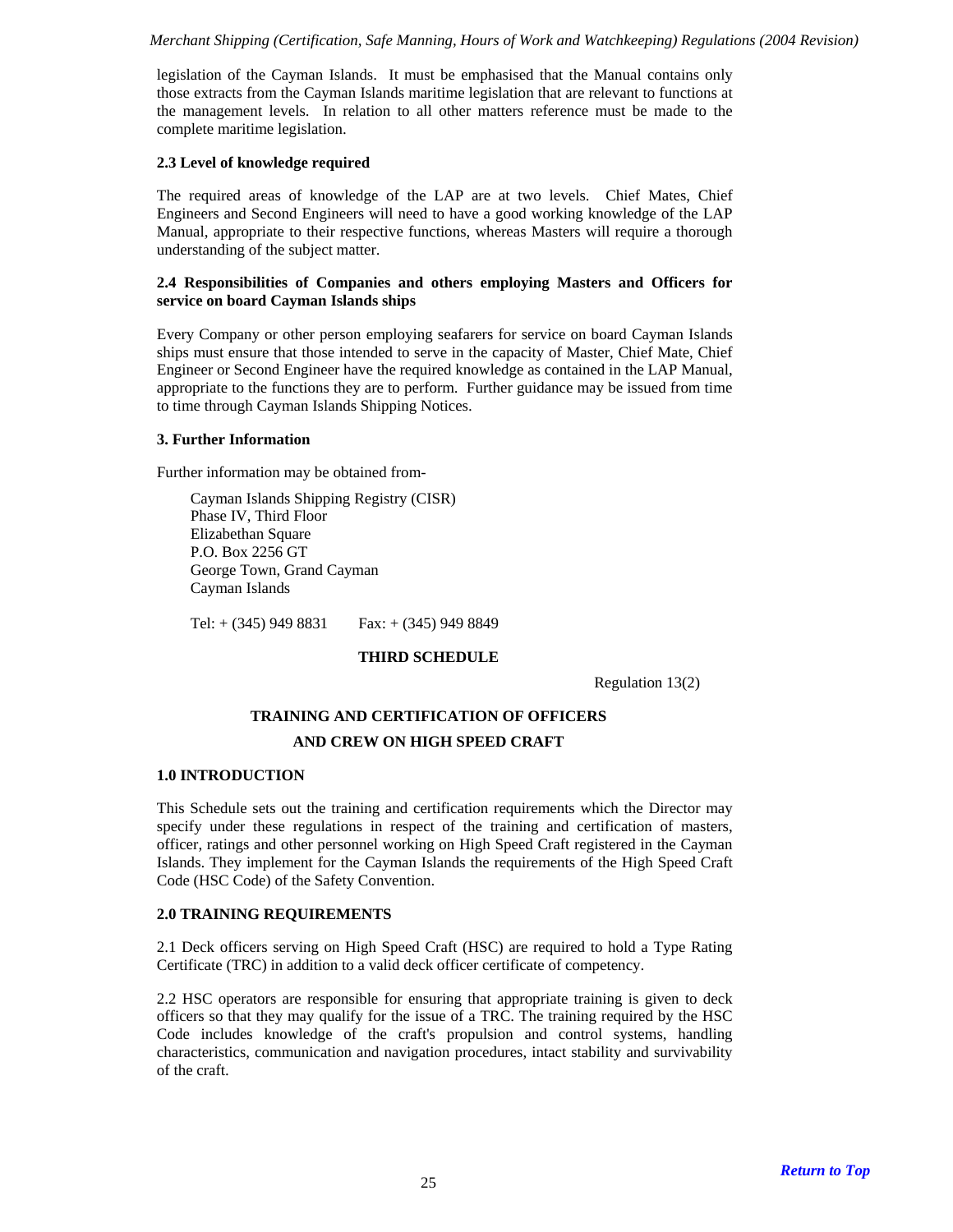2.3 Organisations providing TRC training are required to nominate a person responsible for the training. This person will be designated the Type Rating Instructor (TRI). TRIs may be appointed from within the HSC operating organisation of from an outside source. Organisations should also nominate another person responsible for the assessment of training to serve as a Type Rating Examiner (TRE). Both TRIs and TREs should be experienced in the operation of the craft on the route on which they will be instructing and examining, respectively, and be approved by the Director (see paragraph 7). Under no circumstances will the same person be allowed to work as both TRI and TRE.

2.4 Engineer officers on HSC are required to be appropriately certificated under these Regulations but do not require additional type rating certification.

2.5 On HSC with gas turbine propulsion, engineer officers may hold either Motor, Steam or Combined certificates of competency. In addition, specified senior engineer officers are required to hold a certificate attesting to the completion of an approved gas turbine training programme for the machinery on the HSC in which they are serving.

#### **3.0 ISSUE OF TYPE RATING CERTIFICATES**

3.1 After undergoing training with the approved TRI a candidate will be examined by the approved TRE. If successful, the organisation should issue a TRC in the format given in the Appendix to this Schedule. The TRC, plus a duplicate copy, should be forwarded, together with a valid medical fitness certificate, to the Cayman Islands Shipping Registry (CISR). The TRC must specify the craft or class of craft (e.g. 65 metres wave piercing catamaran), and its operational area or routes.

3.2 When the Director is satisfied that all the requirements have been met the TRC will be endorsed for service use. This procedure is required in order to satisfy the requirements of paragraph 18.3.3 of the HSC Code. The original TRC will be returned and the CISR will keep the duplicate copy for record purposes.

3.3 Further routes may be added to a TRC after a holder has undergone route familiarisation training and performance assessment by the TRE. The organisation may issue a new TRC or amend an existing one upon the recommendation of the TRE. In either case, the TRC must be submitted to the CISR or endorsement of the amendments and recording purposes as above.

#### **4.0 REVALIDATION**

Revalidation of a TRC is required at intervals of not more than two years. For revalidation, candidates must be able to show evidence of continuing fitness for service on HSC. They must provide evidence of at least six months sea service on HSC in the preceding two years or a statement from a HSC operator or other TRC training organisation to indicate that the candidate has successfully completed a training programme prior to seeking revalidation. When the issuing organisation is satisfied that the revalidation requirements have been met, the TRC should be revalidated (see reverse side of specimen certificate format in the Appendix) and submitted to the CISR for endorsement and recording purposes as in paragraph 3.1 above.

#### **5.0 RATINGS AND OTHER PERSONNEL**

Ratings and other personnel employed on HSC must undergo a training programme appropriate to their duties on board and may be trained solely for HSC service without seagoing experience on other types of ships. This training should include the familiarisation and appropriate basic safety training required by these Regulations. Ratings in this category may hold an Efficient Deck Hand (EDH) certificate limited for service on HSC as appropriate.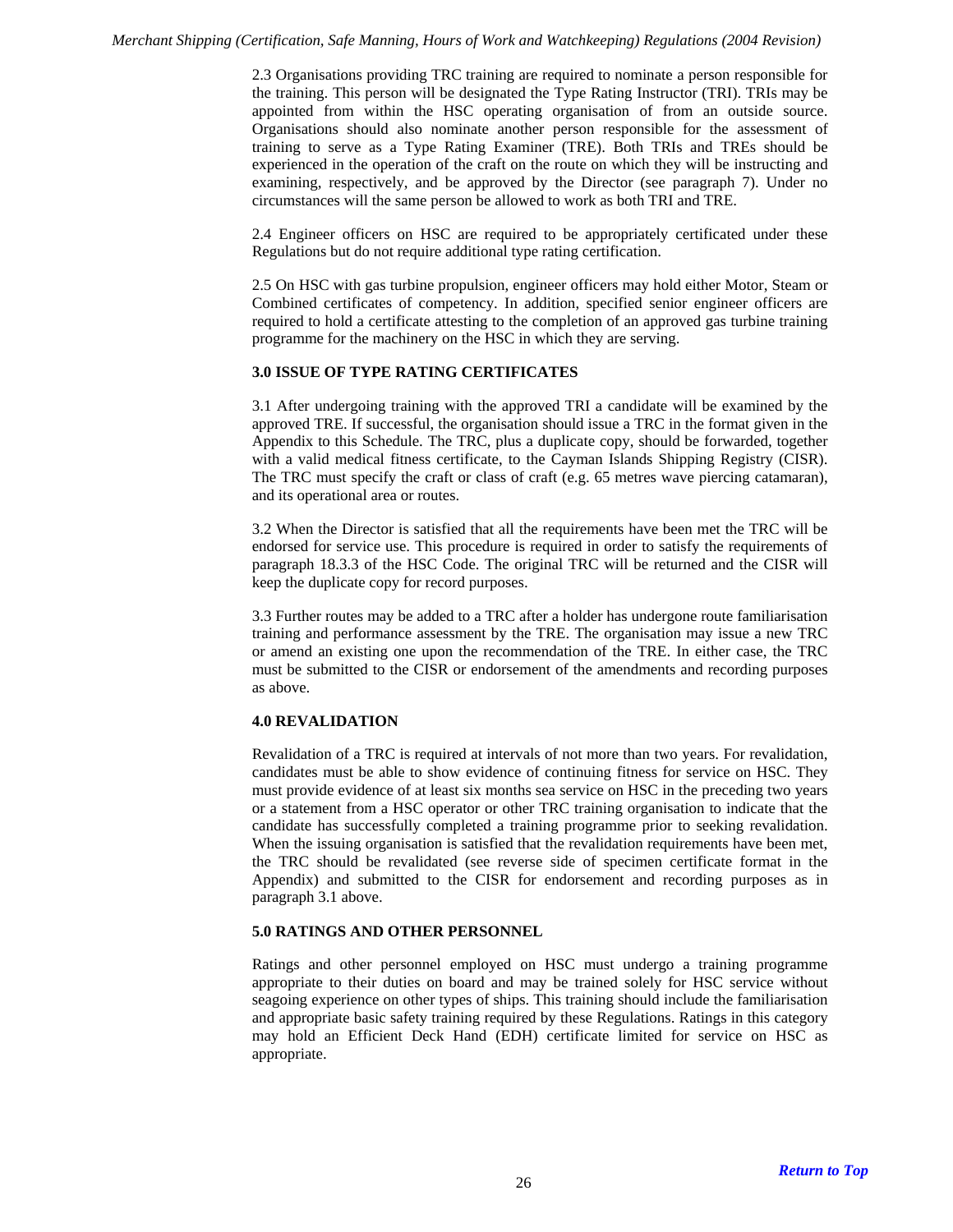# **6.0 NON -SEAGOING HSC**

Deck officers on non sea-going HSC should follow a training, assessment and certification system similar to that detailed above. In order to qualify for a TRC, the applicant must be able to demonstrate the skills appropriate to navigational duties in the relevant operational area.

#### **7.0 PROCEDURE FOR SEEKING CISR APPROVALS**

7.1 Organisations wishing to provide training programmes leading to the issue of TRC should submit full details to the CISR. The submission should include full information on-

- (a) the proposed training programme;
- (b) the training facilities;
- (c) the HSC involved;
- (d) the operational areas;
- (e) the persons nominated as TRIs and TREs;
- (f) any existing approval already obtained with respect to the above.

7.2 Applications should be sent to:

Cayman Islands Shipping Registry (CISR) Phase IV, Third Floor Elizabethan Square P.O. Box 2256 GT George Town, Grand Cayman Cayman Islands

Tel:  $+ (345)$  949 8831 Fax:  $+ (345)$  949 8849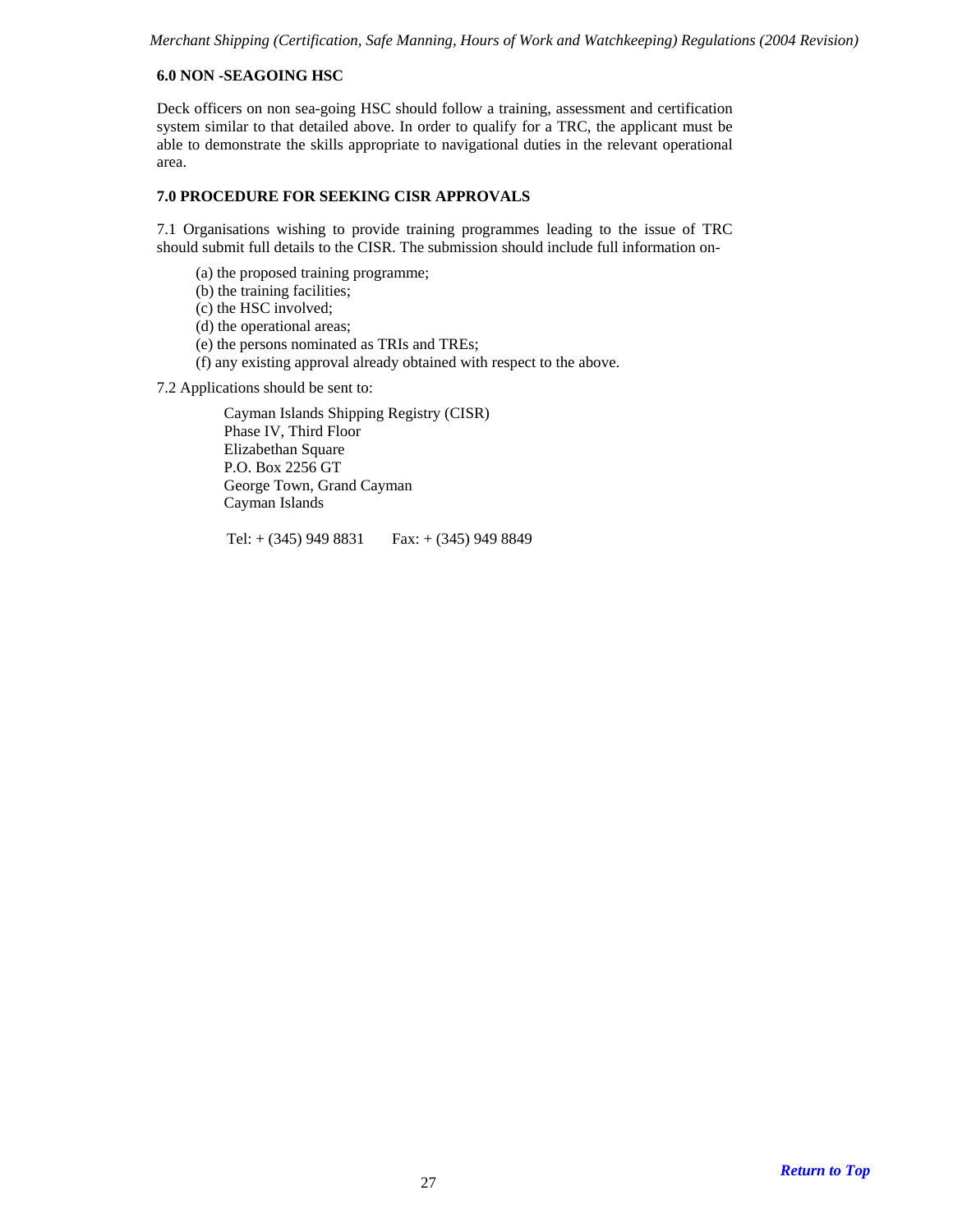# **APPENDIX TO THIRD SCHEDULE**

# **SPECIMEN TYPE RATING CERTIFICATE**

| (to be produced in duplicate and kept on record by the Cayman Islands Shipping Registry) |                                                                                                                                                                                                                                                              |              |  |  |  |  |
|------------------------------------------------------------------------------------------|--------------------------------------------------------------------------------------------------------------------------------------------------------------------------------------------------------------------------------------------------------------|--------------|--|--|--|--|
|                                                                                          | No. (Issuing Organisation to allocate)                                                                                                                                                                                                                       |              |  |  |  |  |
| <b>Issuing Organisation</b>                                                              | <b>Address and Contact Details</b>                                                                                                                                                                                                                           |              |  |  |  |  |
| TYPE RATING CERTIFICATE (HIGH SPEED CRAFT)                                               |                                                                                                                                                                                                                                                              |              |  |  |  |  |
| This is to confirm that: (full name of candidate) [                                      | 1                                                                                                                                                                                                                                                            |              |  |  |  |  |
| Date of Birth: [<br>$\mathbf{I}$                                                         |                                                                                                                                                                                                                                                              |              |  |  |  |  |
| Discharge Book No. or other national ID: [                                               | 1                                                                                                                                                                                                                                                            |              |  |  |  |  |
| Certificate of Competency (if any) – Class/Regulation) [                                 | $\vert$ No. $\vert$                                                                                                                                                                                                                                          | 1            |  |  |  |  |
| Date of Issue: [<br>1                                                                    | <b>Issuing Authority:</b> [                                                                                                                                                                                                                                  |              |  |  |  |  |
| detailed below:                                                                          | Has completed a course of training as required by Chapter 18.3.3 of the International<br>Code of Safety for High Speed Craft, and has passed an examination, including<br>practical tests, commensurate with operational tasks on board the craft and routes |              |  |  |  |  |
| Name (or Class) of Craft: [                                                              | Type of Craft: [<br>$\mathbf{1}$                                                                                                                                                                                                                             | $\mathbf{I}$ |  |  |  |  |
| Route:                                                                                   |                                                                                                                                                                                                                                                              |              |  |  |  |  |
|                                                                                          |                                                                                                                                                                                                                                                              |              |  |  |  |  |
|                                                                                          |                                                                                                                                                                                                                                                              |              |  |  |  |  |
| Signature of Authorised<br>Representative:                                               | <b>CISR</b> Endorsement<br><b>Issuing Authority</b><br><b>Stamp and Date</b>                                                                                                                                                                                 |              |  |  |  |  |
|                                                                                          |                                                                                                                                                                                                                                                              |              |  |  |  |  |
|                                                                                          |                                                                                                                                                                                                                                                              |              |  |  |  |  |
| <b>AMENDMENTS:</b><br>Details of additional routes                                       |                                                                                                                                                                                                                                                              |              |  |  |  |  |
| Signature of Authorised<br>Representative:                                               | Issuing Authority CISR Endorsement<br><b>Stamp and Date</b>                                                                                                                                                                                                  |              |  |  |  |  |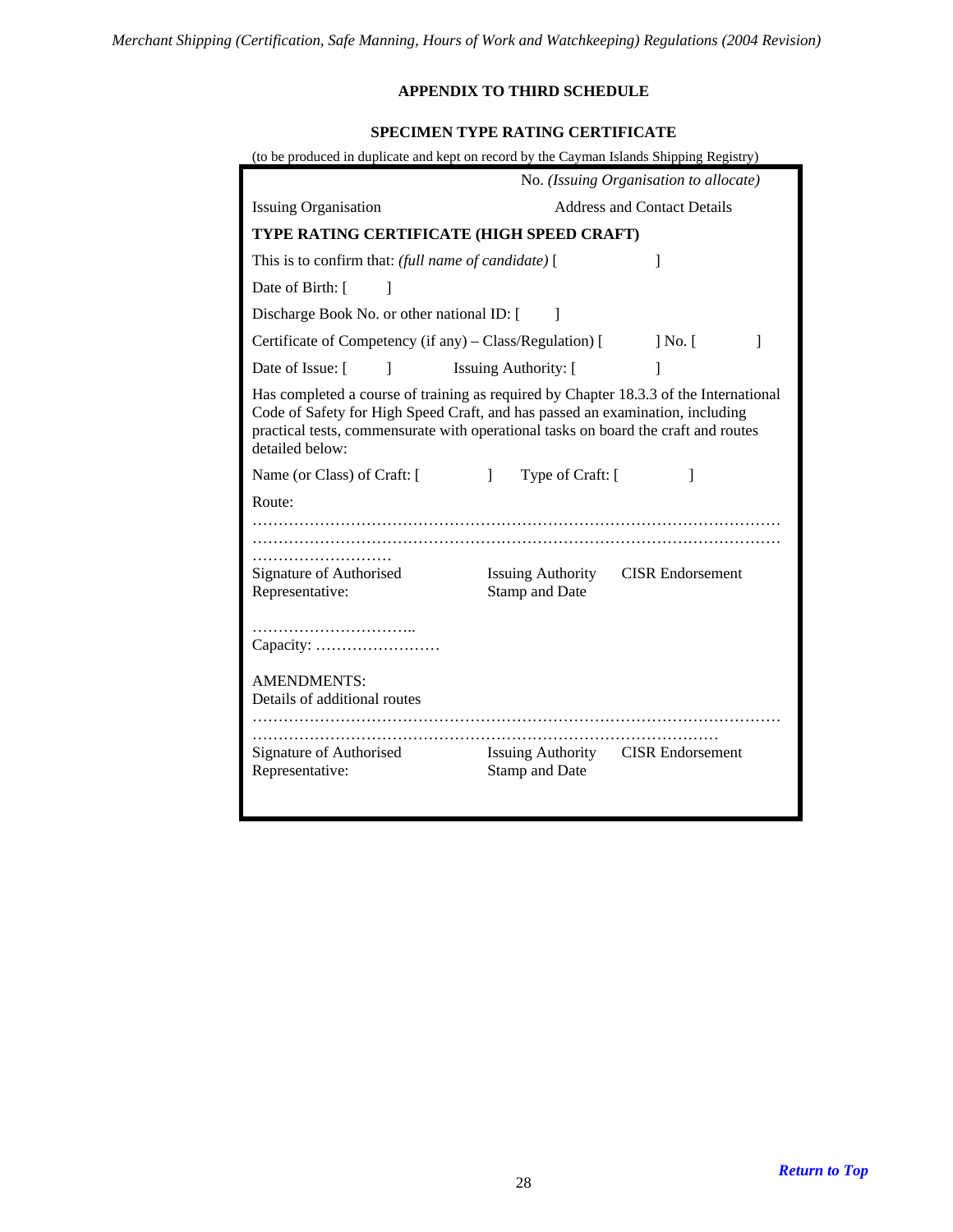*Reverse side of Specimen Type Rating Certificate*

**This certificate is subject to two yearly revalidation in accordance with Chapter 18.3.5 of the HSC Code. Confirmation that the certificate has been revalidated is to be confirmed by completion of the table below.** 

*This certificate is subject to two yearly revalidation in accordance with Chapter 18.3.5 of the HSC Code. Confirmation that the certificate has been revalidated is to be confirmed by completion of the table below.* 

| <b>Name and Signature</b><br>of Issuing<br><b>Organisation's</b><br><b>Authorised</b><br>Representative | Date of<br><b>Revalidation</b> | <b>Official Stamp</b><br>of Issuing<br>Organisation | <b>Endorsement</b><br>(Dated) |
|---------------------------------------------------------------------------------------------------------|--------------------------------|-----------------------------------------------------|-------------------------------|
|                                                                                                         |                                |                                                     |                               |
|                                                                                                         |                                |                                                     |                               |
|                                                                                                         |                                |                                                     |                               |
|                                                                                                         |                                |                                                     |                               |
|                                                                                                         |                                |                                                     |                               |
|                                                                                                         |                                |                                                     |                               |
|                                                                                                         |                                |                                                     |                               |
|                                                                                                         |                                |                                                     |                               |
|                                                                                                         |                                |                                                     |                               |
|                                                                                                         |                                |                                                     |                               |
|                                                                                                         |                                |                                                     |                               |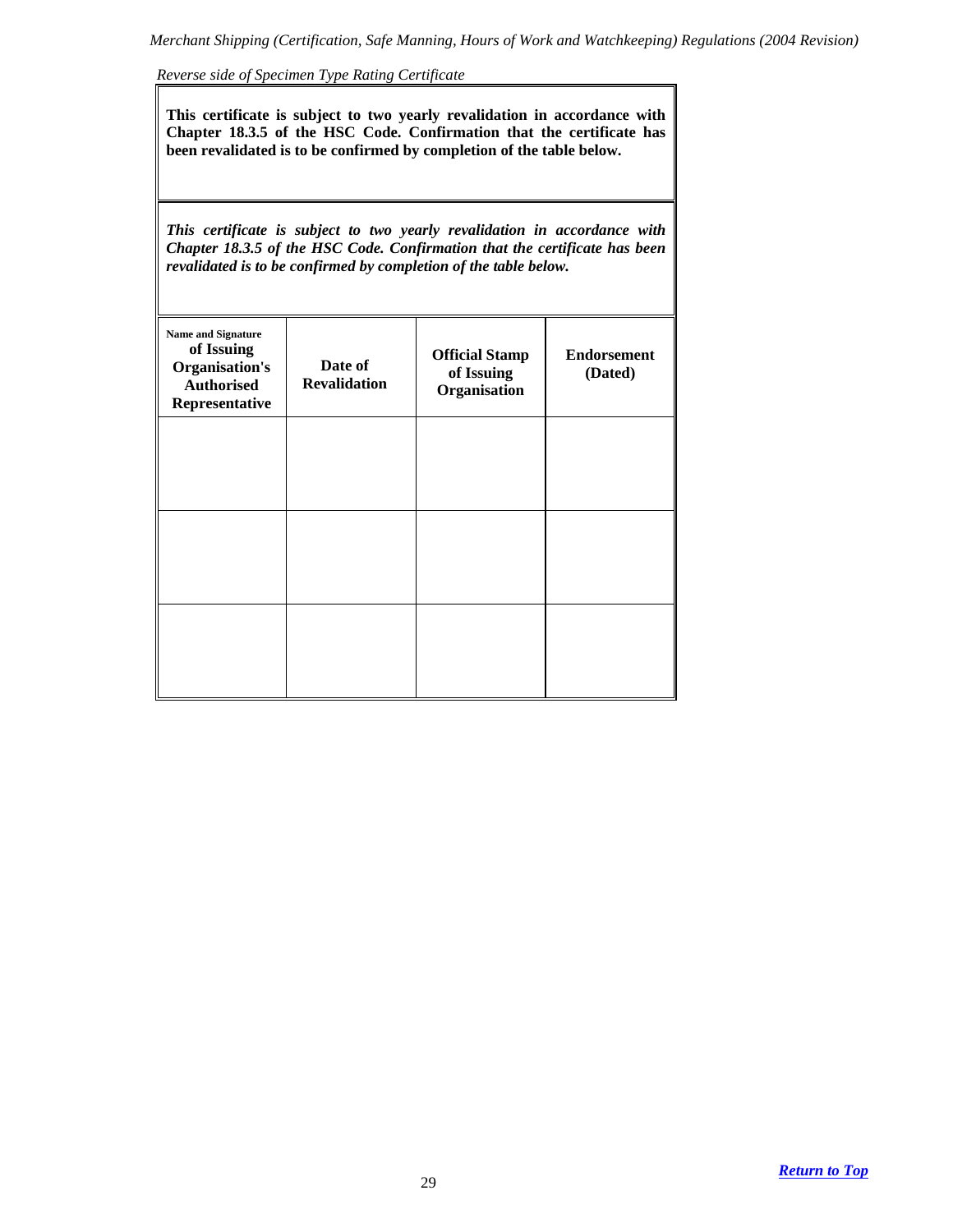### **FOURTH SCHEDULE**

Regulation 18(4)

### **DEVELOPMENT OF A DATABASE FOR CERTIFICATES AND ENDORSEMENTS**

<span id="page-29-0"></span>1. In implementing the requirement in paragraph 4.1 of regulation I/9 of the Annex to the revised STCW Convention for the maintenance of a register of certificates and endorsements a standard database is not necessary provided that all the relevant information is recorded and available.

2. The following items of information should be recorded and available either on paper or electronically in accordance with regulation I/9, as a minimum:

(1) Status of certificate-

Valid Suspended Cancelled Reported lost Destroyed, with a record of changes to status to be kept, including dates of changes.

(2) Certificate details-

Seafarer's name Date of birth Nationality Sex Preferably a photograph Relevant document number Date of issue Date of expiry Last revalidation date Details of dispensations(s)

(3) Competency details-

STCW competency standard (e.g. regulation II/1) Capacity Function Level of responsibility Endorsements Limitations

(4) Medical details

Date of issue of latest medical certificate relating to the issue or

revalidation of the appropriate certificate.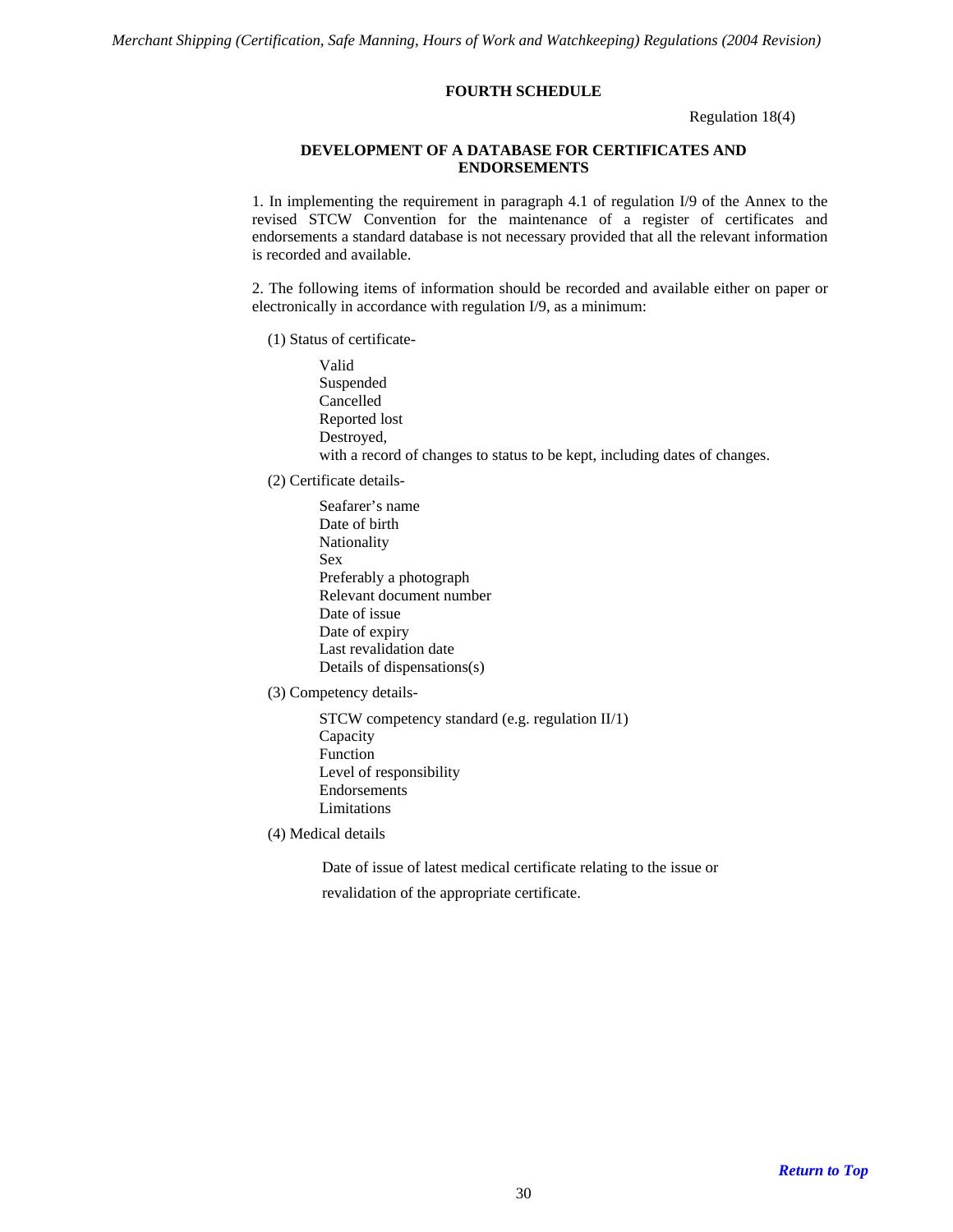### **FIFTH SCHEDULE**

Regulations 25, 34, 35 and 36

# **SAFE MANNING, HOURS OF WORK AND WATCHKEEPING-APPLICATION OF STCW 95**

### <span id="page-30-0"></span>**1.0 SAFE MANNING, HOURS OF WORK AND WATCHKEEPING**

### **1.1 INTRODUCTION**

1.1.1 These regulations place clear responsibilities on companies owning or operating Cayman Islands seagoing ships, to ensure that their ships are manned with personnel of appropriate grades who have been properly trained and certificated, and who are in possession of an appropriate endorsement or have applied for such an endorsement in accordance with regulations 5 and 6. Companies owning or operating sea-going ships that are not Cayman Islands ships, whilst in Cayman Islands waters must ensure that the ships and their personnel are in compliance with those provisions of the STCW Convention that correspond to regulations 5 and 6. The numbers of certificated officers and certificated and non-certificated ratings must be sufficient to ensure safe and efficient operation of the ship at all times. All ships of 500 GT or more are required to hold a safe manning document or equivalent and owners or operators of ships below 500 GT may also be required to hold a safe manning document.

1.1.2 The owner or operator of a Cayman Islands registered ship is required to make an assessment of the numbers and grades of personnel necessary for safe operation. These should be sufficient to ensure that:

(a) the required watchkeeping standard can be maintained and that personnel are able to obtain sufficient rest;

(b) personnel are not required to work more hours than is safe in relation to the safety of the ship;

(c) the master and seafarers can perform their duties in accordance with the framework of operational guidance in Section A-VIII of the STCW Code;

(d) the master and seamen are not required to work such hours or under such conditions which may be injurious to their health and safety.

Proposals based on the assessment should be submitted to the Director who, when satisfied that the proposed manning levels are adequate, will issue a safe manning document.

### **1.2 SPECIALIST SHIP TYPES**

1.2.1 Offshore support vessels present special problems because of the diverse nature of their operations and the conditions under which they are required to operate. Owners are particularly reminded of the restrictions placed on working hours under the Regulations and should set manning levels accordingly.

1.2.2 Shipowners and operators must ensure that the master, officers and ratings on tankers, and the master, officers, ratings and other personnel on ro-ro passenger ships have completed the training required by the regulations which is specified in Sections A-V/1 and A-V/2 of the STCW Code. All crew members on high speed craft must have completed the training required under the High Speed Craft (HSC) Code, and masters and officers having an operational role must hold a Type Rating Certificate as required by the HSC Code. On passenger ships generally, the need to handle large numbers of passengers unfamiliar with the marine environment must be taken into account in determining manning levels. Personnel should be appropriately trained and certificated and owners and operators must give particularly careful attention to the requirements for minimum numbers of trained crew to take charge of survival craft.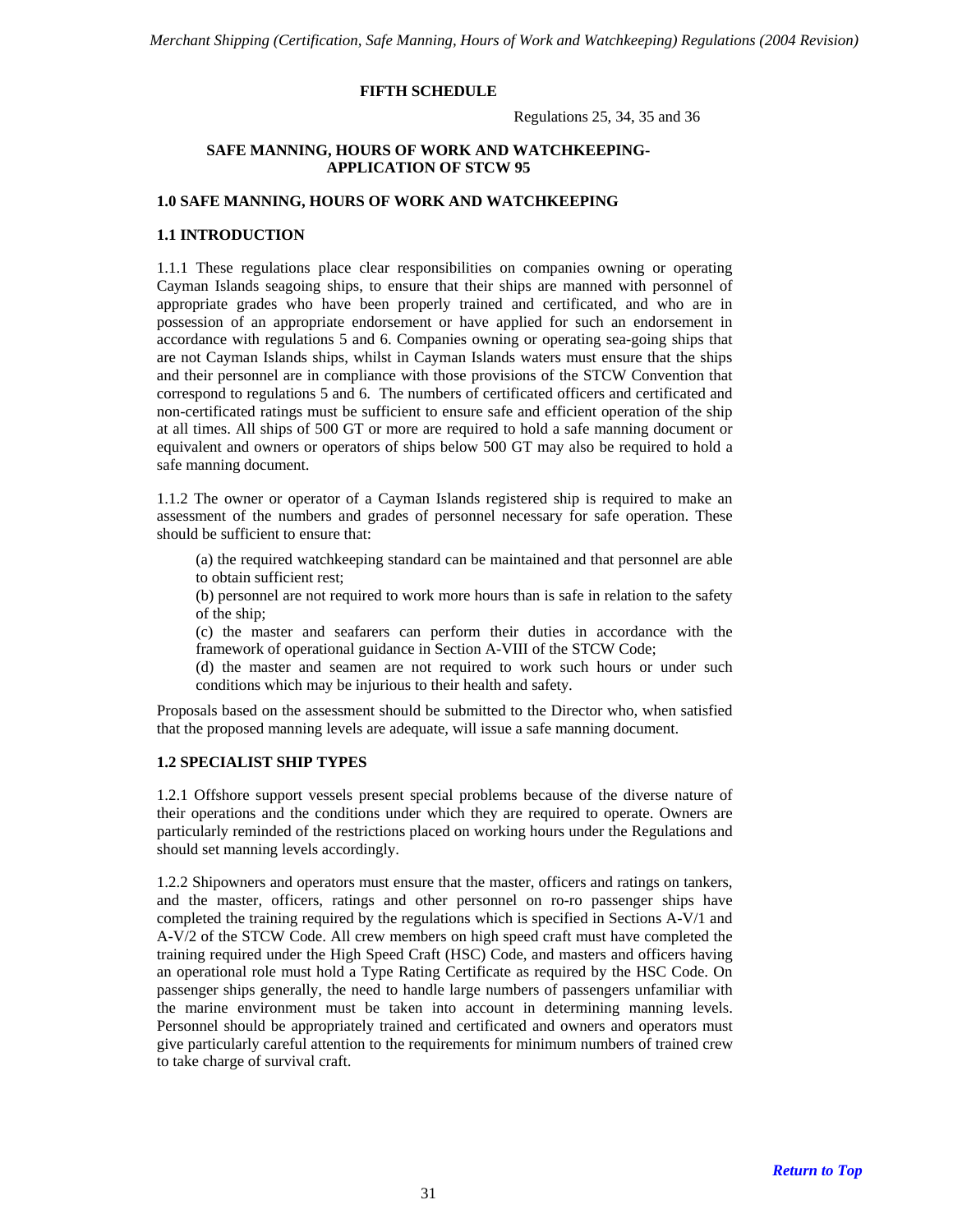# **1.3 SAFE MANNING DOCUMENT**

When the Director has agreed to proposals regarding manning of a particular ship, a safe manning document or equivalent will be issued for that ship in a format which complies with the requirements of the Safety Convention. It should be retained on board and be available for inspection whenever required by an authorised person.

#### **2.0 DETERMINATION OF SAFE MANNING LEVELS**

#### **2.1 PRINCIPLES**

The Director will consider a ship to be safely manned if the crew includes sufficient officers and ratings with the requisite capabilities and abilities set out in Paragraph 1 of Annex 1 – Principles of Safe Manning, to IMO Resolution A.890 (21). In applying these principles, the Director will take account of Paragraphs 2 and 3 of the said Annex.

### **2.2 ESTABLISHING SAFE MANNING REQUIREMENTS**

In establishing safe manning requirements in accordance with the Principles of Safe Manning as set out in Annex 1 to IMO Resolution A.890 (21), the Director, as well as owners and operators should take account of the Guidelines set out in Annex 2 to that Resolution.

#### **2.3 GUIDANCE ON APPROPRIATE MANNING LEVELS**

2.3.1 The tables at Annex 1 to these regulations provide guidance on the numbers of certificated deck and engineer officers that are appropriate for different sizes of ships, tonnages and trading areas. As the watchkeeping arrangements for the engineering department and the demands placed on personnel vary significantly according to the level of automation, numbers are not given for engineer officers. These tables only provide guidance; owners and operators must take all relevant factors into account before finalising their manning proposals.

2.3.2 The number of ratings required will be determined by application of the principles referred to in paragraphs 2.1 and 2.2. Owners and operators should additionally seek to obtain a good balance between skilled and less skilled and between experienced and less experienced ratings.

#### **2.4 WATCHKEEPING**

2.4.1 The regulations require the master of any ship to be responsible for the overall safety of the ship. He must also ensure that the watchkeeping arrangements are adequate for maintaining safe navigational watches at all times, including the provision of a lookout as required by the International Regulations for the Prevention of Collisions at Sea 1972, as amended. The chief engineer officer of any ship is required to ensure that the engineering watch arrangements for the ship are adequate at all times for maintaining a safe engineering watch.

2.4.2 The principles applying to the keeping of a safe watch are in section A-VIII/2 of the STCW Code and must be followed in order to comply with the Regulations.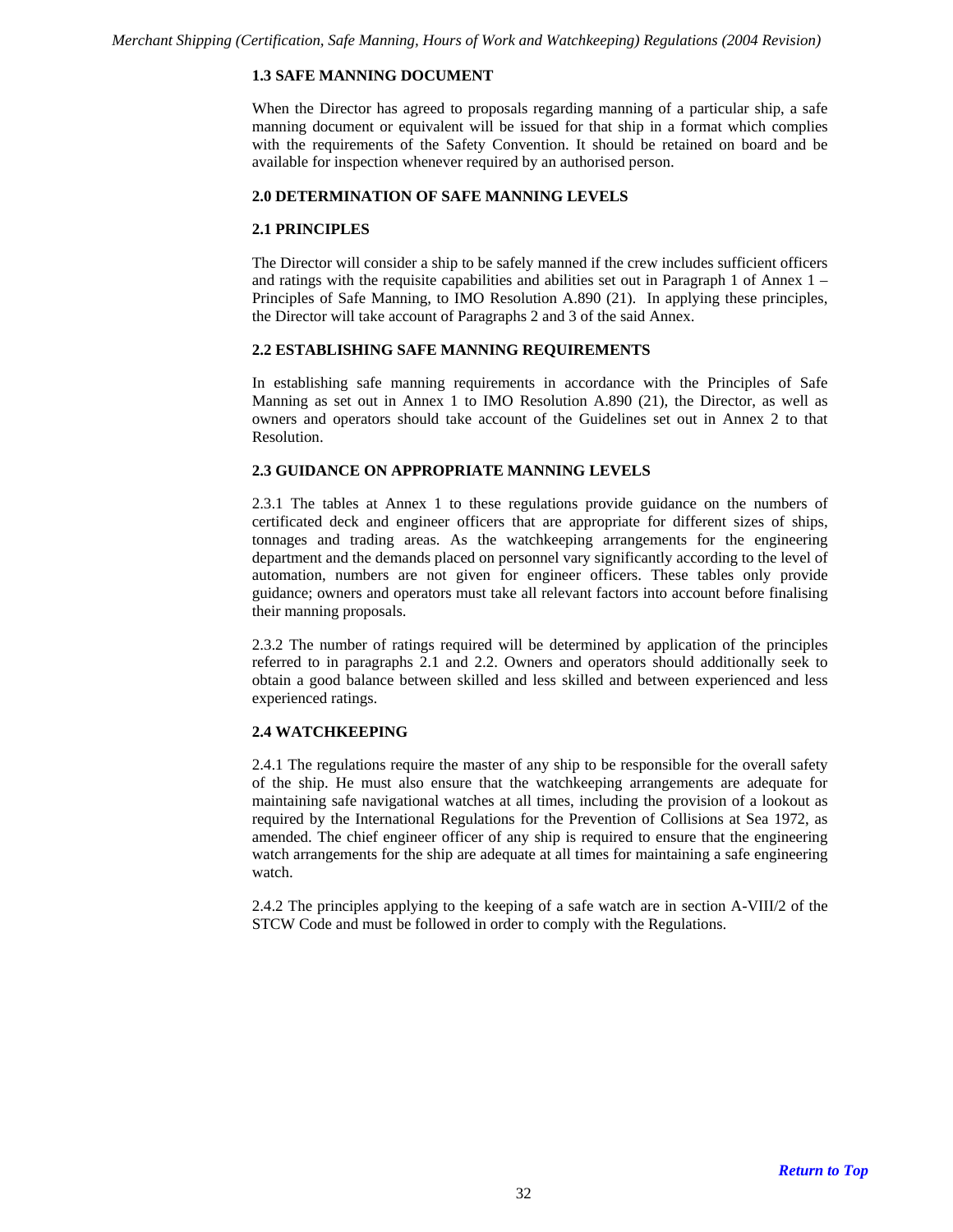## **3.0 HOURS OF WORK**

### **3.1 WORKING ARRANGEMENTS**

3.1.1 Every operator of a ship and employer is obliged to ensure that the master, officers and ratings do not work more hours than is safe in relation to the performance of their duties and the safety of the vessel. The same responsibility is placed on the master in relation to the seafarers. Manning levels should be such as to ensure so far as possible that the time and place available for taking rest periods are appropriate for achieving a good quality of rest. Operators will also want to take into account section B-VIII/1 of the STCW Code which provides further guidance about fitness for duty.

3.1.2 Operators are required to ensure that a schedule of duties is produced setting out the hours of work and the rest periods. It should provide that the master, officers and all other seamen do not work more hours than is safe in relation to the safety of the ship. In devising the schedule, operators should take account of factors such as-

- (a) trade and type of operation;
- (b) type and size of ship;
- (c) construction and technical equipment of ship;
- (d) manning levels and changes in crew numbers due to crew changes and sickness;
- (e) maximum period of continuous watchkeeping;
- (f) minimum rest periods;
- (g) total workload; and

(h) the seriousness of irregular working hours and their contribution to fatigue causation and the importance of scheduling reasonably stable watchkeeping hours over a voyage.

3.1.3 Changes should not be made to the schedule unless they can be justified by substantially altered work patterns made necessary, for example, by a change in trading pattern or other significant factor. Where it is known that a vessel engages in an irregular trading pattern or that working hours are likely to be uniform this can be taken into account and recorded in the schedule. The consultation process referred to in paragraph 3.4 also applies to changes in the schedule.

# **3.2 CONSULTATION**

Operators of ships are required to seek the views of the master when first drawing up a schedule of duties for a ship or ships. The master of a ship should seek the views of his officers and shall seek and convey to the operator the views of the seafarers or their representatives or a trade union as appropriate. The final decision on the schedule rests with the operator who will have the responsibility to ensure that the schedule is safe in relation to the safety of the ship and the performance of duties. The master must ensure that, as far as reasonably practicable, the schedule is adhered to. Of course, in an emergency or when unforeseeable events occur, changes may well be unavoidable. Regulation 30(9) requires that, once a schedule has been completed by the operator, it must be displayed prominently in the crew accommodation on board the vessel for the information of all the seafarers.

#### **3.3 RECORDS**

3.3.1 A record of all deviations from the schedule's requirements is to be kept on the ship. Any suitable form of record is acceptable provided that the record is always accessible to those authorised to carry out inspections; the record must be retained for a period of up to five years. There is no need to rewrite the schedule for each voyage so long as it is applicable to the voyage in question and the composition of the crew for whom it was originally intended has not changed.

3.3.2 The overriding aim is to ensure that a proper record of agreed work patterns exists on board for the benefit of crew members and inspecting authorities, and that the record may be matched to each individual crew member involved by means of other documents such as the crew list.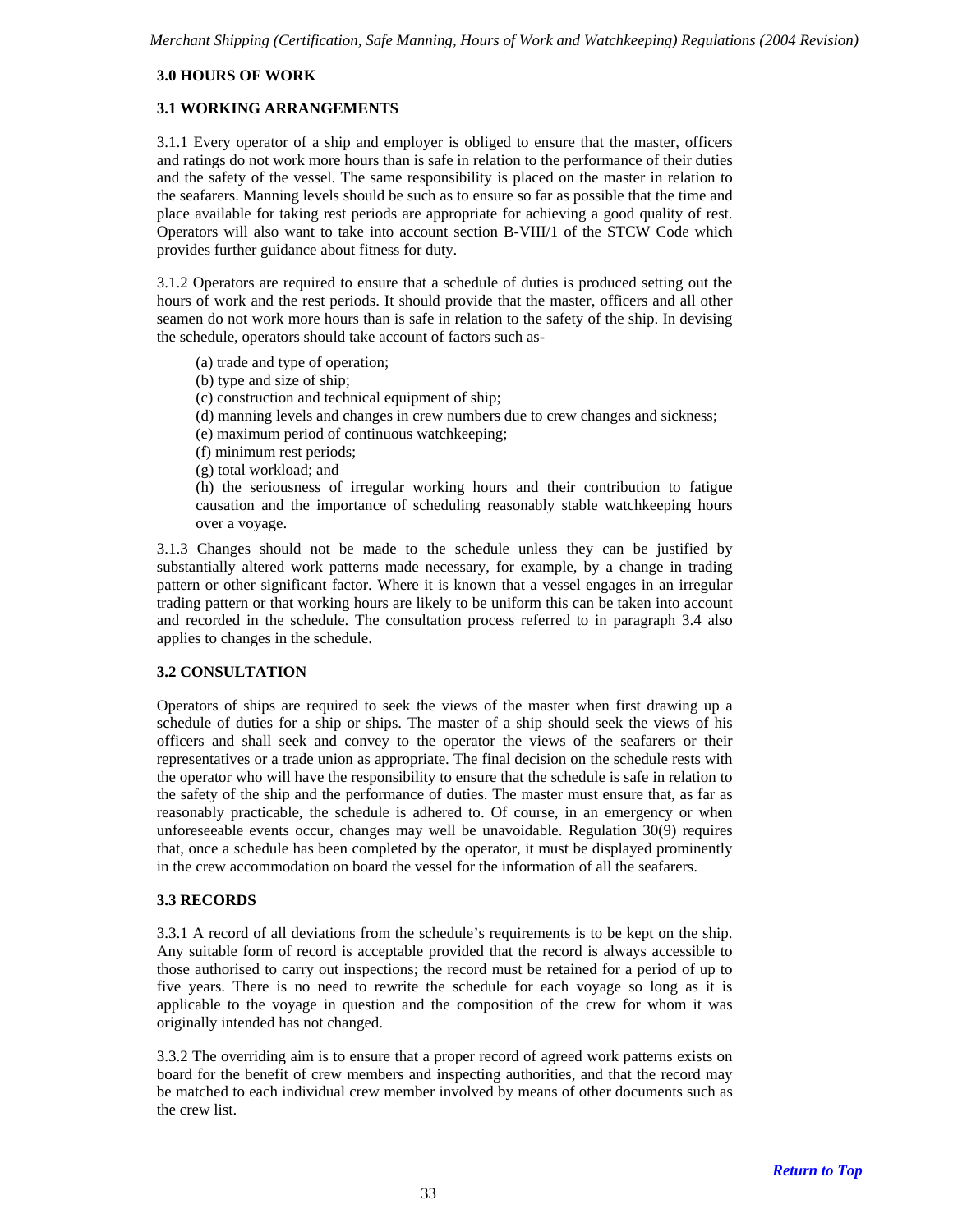# **3.4 EXCEPTIONS FOR EMERGENCIES**

The regulations recognise that situations may arise in which a master or seaman may be required to exceed the schedule's duty periods. These include emergencies which threaten the safety of the ship or the environment or put life at risk. Where a master or other seaman exceeds the scheduled hours of work in this manner, and has worked during his rest period, his name must be entered in the record required to be maintained, together with the reason for the excess.

# **4.0 APPLICATION FOR A SAFE MANNING DOCUMENT**

### **4.1 INFORMATION TO BE PROVIDED**

4.1.1 When applying to the Director for a safe manning document, owners or operators should submit a clear and concise explanation of how the proposed manning level has been determined and how it takes account of the guidance in paragraphs 2 and 3 and the hours of work provisions in the regulations. The Director will be able to make a quick assessment of the application if the owner or operator can demonstrate that all the factors and principles in those paragraphs have been taken into account.

4.1.2 Applications for a safe manning document should be made by the owner or a person authorised to act on his behalf, on a form which is obtainable from the CISR and which sets out the information required. The appropriate fee is payable with respect to the application.

# **ANNEX TO FIFTH SCHEDULE**

# **GUIDANCE ON MINIMUM OFFICER MANNING LEVELS**

| <b>STCW DECK</b>              | <b>STCW</b>                               | <b>STCW</b>                           | <b>GROSS TONNAGE OF SHIP AND</b><br><b>MINIMUM OFFICER MANNING</b> |                                  |                     |
|-------------------------------|-------------------------------------------|---------------------------------------|--------------------------------------------------------------------|----------------------------------|---------------------|
| <b>OFFICER</b><br><b>RANK</b> | <b>GROSS TONNAGE</b><br><b>PARAMETERS</b> | <b>REGULATION</b><br><b>REFERENCE</b> | $\geq$ 3000 GT<br>tt                                               | $\geq$ 500 BUT<br><3000 GT<br>tt | $<$ 500 $<$ T<br>tt |
| Master                        | $≥3000$                                   | $II/2$ (i)                            | 1                                                                  |                                  |                     |
| Master                        | $\geq$ 500 but <3000                      | $II/2$ (ii)                           |                                                                    | 1                                | 1                   |
| Master                        | $<500$ (U)                                | $II/3$ (i)                            |                                                                    |                                  |                     |
| Master                        | $<$ 500 (NC)                              | $II/3$ (ii)                           |                                                                    |                                  |                     |
| <b>Chief Mate</b>             | $≥3000$                                   | $II/2$ (i)                            | 1                                                                  |                                  |                     |
| <b>Chief Mate</b>             | $≥$ 500 but <3000                         | $II/2$ (ii)                           |                                                                    | 1                                |                     |
| OOW(D)                        | $\geq$ 500                                | III/1                                 | $\overline{2}$                                                     | 1                                | $2(*)$              |
| OOW(D)                        | $<$ 500 $(U)$                             | $II/3$ (i)                            |                                                                    |                                  |                     |
| OOW(D)                        | $<$ 500 (NC)                              | II/3(ii)                              |                                                                    |                                  |                     |

#### **TABLE 1: DECK DEPARTMENT - UNLIMITED TRADING AREA**

*(\*) This requirement may be reduced by one if the master keeps a watch and if the length of voyage is short enough and the level of port activity low enough to ensure that the minimum rest periods for the master and crew, including watchkeepers, are achieved.*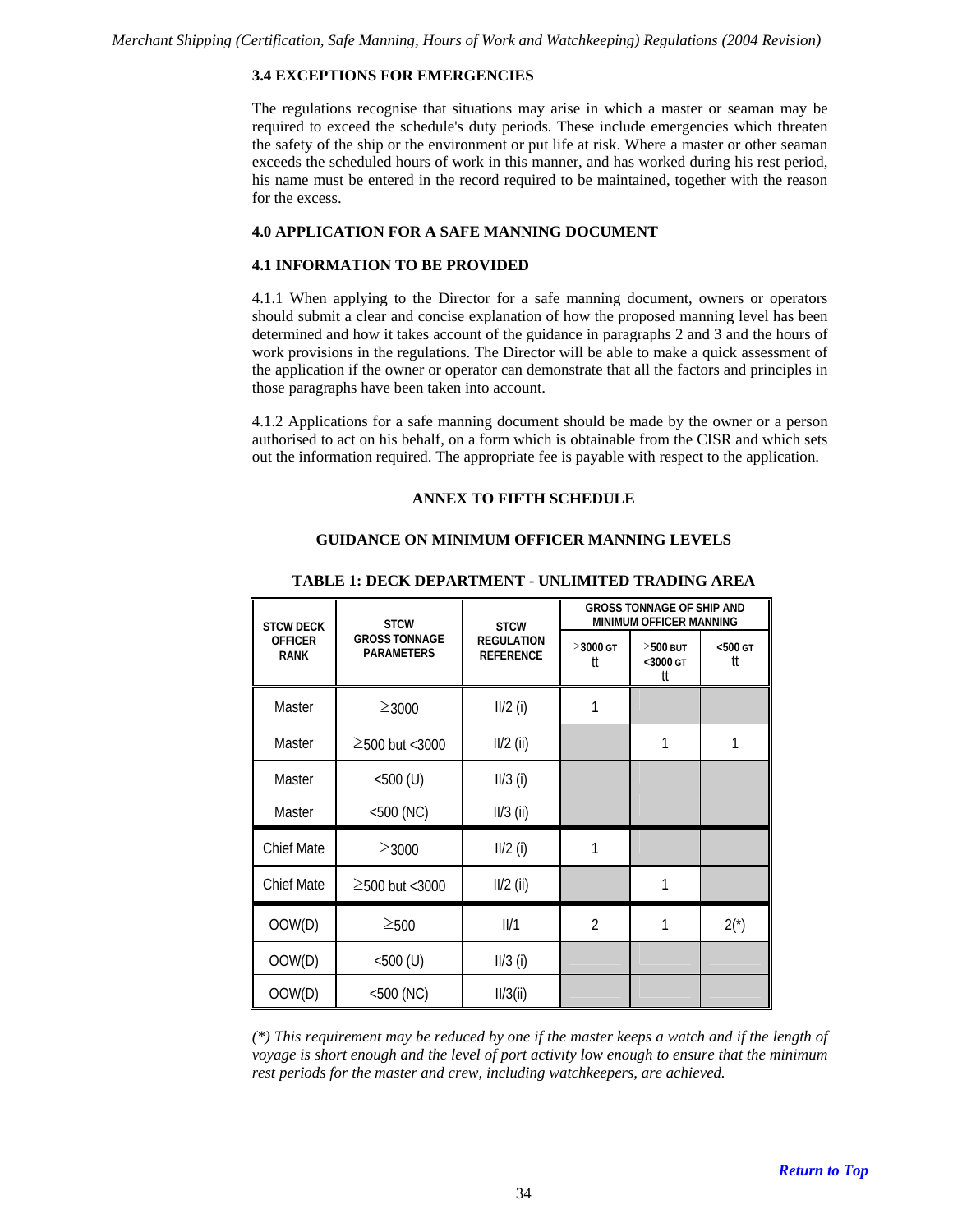Notes:

- OOW(D) means Officer in charge of a navigational watch.
- U means Unlimited trading area.

NC means Near Coastal trading area.

With respect to Column 3-

- (i) means, with reference to the STCW Regulation referred to, the first part of that Regulation; and
- (ii) means, with reference to the STCW Regulation referred to, the second part of that Regulation

*The above levels are for guidance only and actual levels will vary according to the type, size, age and trading pattern of the vessel.* 

| <b>STCW</b>                                  | <b>STCW</b>                               | <b>STCW</b>                           | <b>GROSS TONNAGE OF SHIPS AND</b><br>MINIMUM OFFICER MANNING |                                  |                       |
|----------------------------------------------|-------------------------------------------|---------------------------------------|--------------------------------------------------------------|----------------------------------|-----------------------|
| <b>DECK</b><br><b>OFFICER</b><br><b>RANK</b> | <b>GROSS TONNAGE</b><br><b>PARAMETERS</b> | <b>REGULATION</b><br><b>REFERENCE</b> | $\geq 3000$<br>ရာ<br>(၂                                      | $\geq$ 500 BUT<br><3000 GT<br>tt | $500$ GT              |
| Master                                       | $≥3000$                                   | $II/2$ (i)                            | 1                                                            |                                  |                       |
| Master                                       | $\geq$ 500 but <3000                      | $II/2$ (ii)                           |                                                              | 1                                |                       |
| Master                                       | $<$ 500 $(U)$                             | $II/3$ (i)                            |                                                              |                                  |                       |
| Master                                       | $<$ 500 (NC)                              | $II/3$ (ii)                           |                                                              |                                  | $1$ <sup>(**)</sup> ) |
| <b>Chief Mate</b>                            | $≥3000$                                   | $II/2$ (i)                            | 1                                                            |                                  |                       |
| Chief Mate                                   | $\geq$ 500 but <3000                      | $II/2$ (ii)                           |                                                              | 1                                |                       |
| OOW(D)                                       | $\geq$ 500                                | III/1                                 | $1(*)$                                                       | $1(*)$                           |                       |
| OOW(D)                                       | $<$ 500 $(U)$                             | $II/3$ (i)                            |                                                              |                                  |                       |
| OOW(D)                                       | $<$ 500 (NC)                              | II/3(ii)                              |                                                              |                                  |                       |

**TABLE 2: DECK DEPARTMENT - NEAR COASTAL TRADING AREA** 

*(\*)Need not be carried if the master keeps a watch and if the length of voyage is short enough and the level of port activity low enough to ensure that the minimum rest periods for the master and crew, including watchkeepers, are achieved.* 

*(\*\*)The master must hold a certificate which carries an endorsement to serve in that capacity.* 

Notes:

OOW(D) means Officer in charge of a navigational watch.

U means Unlimited trading area.

NC means Near Coastal trading area.

With respect to Column 3-

- (i) means, with reference to the STCW Regulation referred to, the first part of that Regulation; and
- (ii) means, with reference to the STCW Regulation referred to, the second part of that Regulation

*The above levels are for guidance only and actual levels will vary according to the type, size, age and trading pattern of the vessel.*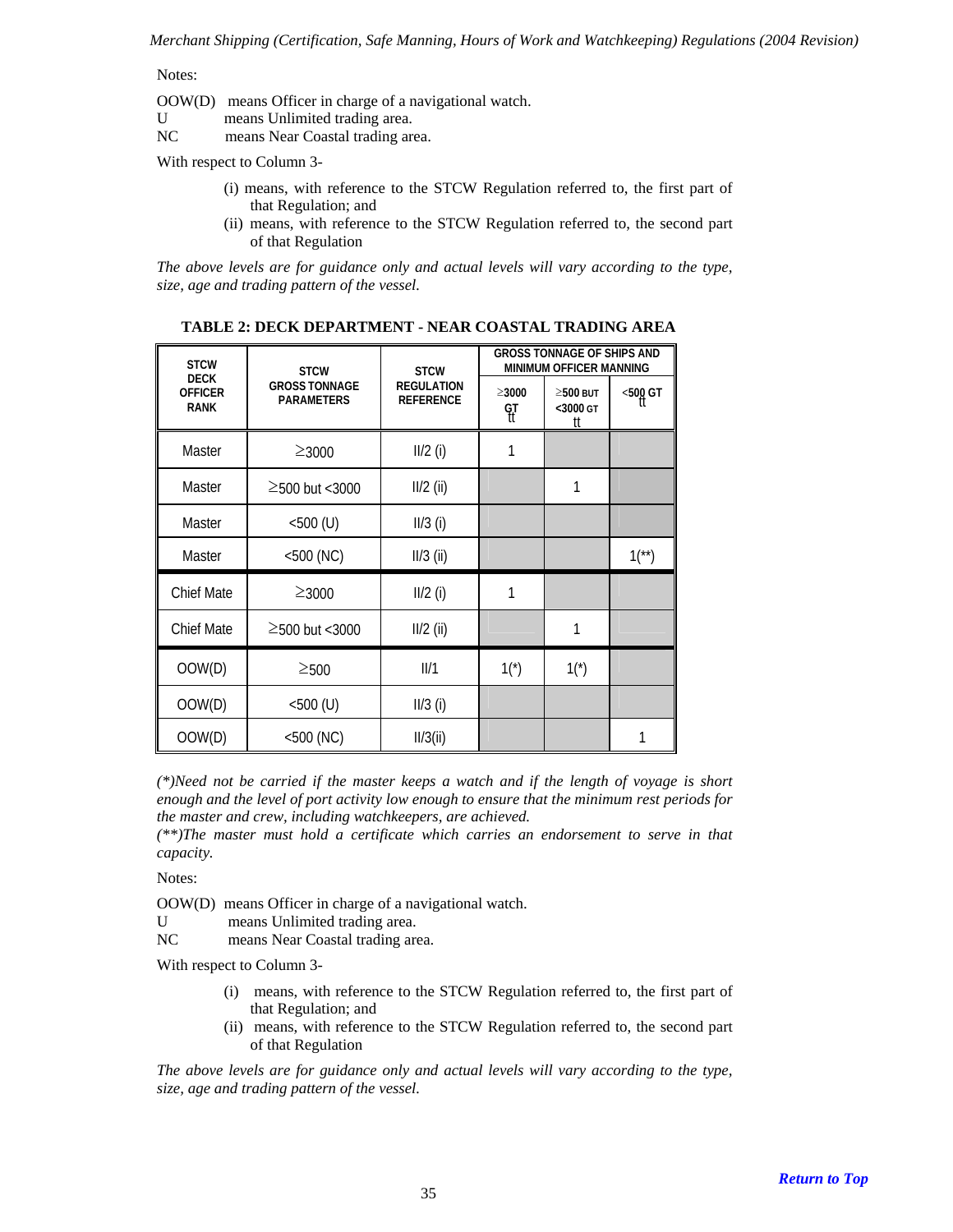| <b>STCW</b><br><b>ENGINEER</b> | <b>STCW</b><br><b>ENGINE</b><br><b>POWER</b> | <b>STCW</b><br><b>REGULATION</b> | ENGINE POWER OF SHIP IN KILOWATTS<br>(KW) AND MINIMUM ENGINEER OFFICER<br><b>MANNING</b> |                                  |                                                      |  |
|--------------------------------|----------------------------------------------|----------------------------------|------------------------------------------------------------------------------------------|----------------------------------|------------------------------------------------------|--|
| <b>OFFICER RANK</b>            | <b>PARAMETERS</b><br>(KW)                    | <b>REFERENCE</b>                 | ≥3000 KW<br>tt                                                                           | $\geq$ 750 BUT<br><3000 KW<br>tt | $\geq$ 350 BUT<br>< 750<br>tt                        |  |
| Chief<br>Engineer              | $≥3000$                                      | III/2                            |                                                                                          |                                  | <b>Near</b><br>Coastal<br>$only -$<br>See<br>Table 4 |  |
| Chief<br>Engineer              | $\geq$ 750 but<br><3000                      | III/3                            |                                                                                          | 1                                |                                                      |  |
| 2 <sup>nd</sup> Engineer       | $≥3000$                                      | III/2                            | 1                                                                                        |                                  |                                                      |  |
| 2 <sup>nd</sup> Engineer       | $\geq$ 750 but<br>$<$ 3000                   | III/3                            |                                                                                          | 1                                |                                                      |  |
| OOW(E)                         | $\geq$ 750                                   | III/1                            | 3(a)                                                                                     | 3(a)                             |                                                      |  |

**TABLE 3: ENGINE DEPARTMENT - UNLIMITED TRADING AREA** 

Notes-

- (i) OOW(E) means Officer in charge of an engineering watch.
- (ii) All Engine Room Watch Ratings are to hold STCW III/4 certification on vessels of ≥750 kW.
- (iii) Manning of vessels with Unmanned Machinery Space (UMS) certification will be assessed on an individual basis.
- (iv) The suffix (a) means that the number of engineering watchkeepers holding STCWIII/1 certificates may be reduced to one if both the Chief and Second Engineer Officers keep a watch, or reduced to two if the Second Engineer Officer keeps a watch, always providing that the minimum hours of rest for officers and crew can be achieved.

*The above levels are for guidance only and actual levels will vary according to the type, size, age and trading pattern of the vessel.*